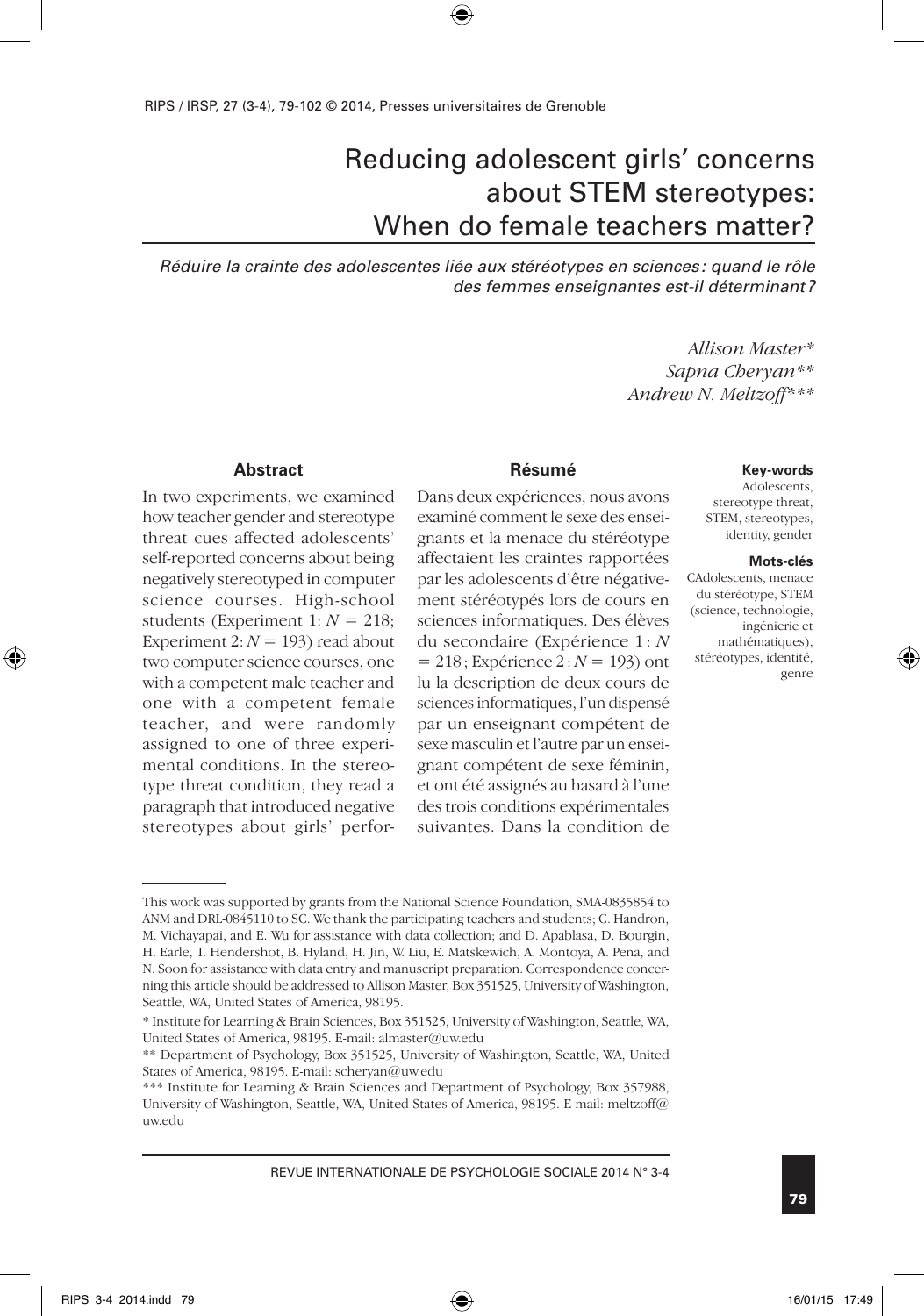mance; in the no gender difference condition, they read a paragraph that countered negative stereotypes; and in the baseline control condition, they read neither paragraph. In both experiments, girls reported more concerns about being negatively stereotyped than boys when the teacher was male versus female, and this effect was specifically driven by significant differences in the stereotype threat condition. When situational cues are threatening, female teachers (compared to male teachers) reduce girls' concerns about being negatively stereotyped, with implications for both theories of identity and educational practice.

menace du stéréotype, ils lisaient un paragraphe qui décrivait des stéréotypes négatifs sur les performances des filles ; dans la condition d'absence de différence entre les sexes, ils lisaient un paragraphe qui réfutait les stéréotypes négatifs ; dans la condition contrôle, ils ne lisaient aucun paragraphe. Dans les deux expériences, les filles ont rapporté plus de crainte que les garçons d'être stéréotypées négativement lorsque l'enseignant était un homme plutôt qu'une femme, et cet effet était spécifiquement lié aux différences dans la condition de menace du stéréotype. Lorsque la situation est menaçante, les enseignants de sexe féminin réduisent, par rapport aux enseignants de sexe masculin, les craintes des filles d'être stéréotypées négativement, ce qui a des implications pour les théories de l'identité et les pratiques éducatives.

Gender disparities in STEM (science, technology, engineering, and math) fields remain a troubling problem in American education. The presence of female teachers as role models for girls has been suggested as a way to help increase women's participation in STEM (Dasgupta, 2011). However, research on this topic has shown mixed results. While some studies demonstrate benefits of female teachers for female students (Asgari, Dasgupta, & Gilbert Cote, 2010; Bettinger & Long, 2005; Stout, Dasgupta, Hunsinger, & McManus, 2011), others show that male teachers can be equally effective (Canes & Rosen, 1995; Dynan & Rouse, 1997; Gilmartin, Denson, Li, Bryan, & Aschbacher, 2007).

In the current work, we investigate the situational factors that influence when female and male teachers have differing consequences for girls in STEM fields. In two experiments, we examined how teacher gender and stereotype threat cues affected adolescents' self-reported concerns about being negatively stereotyped in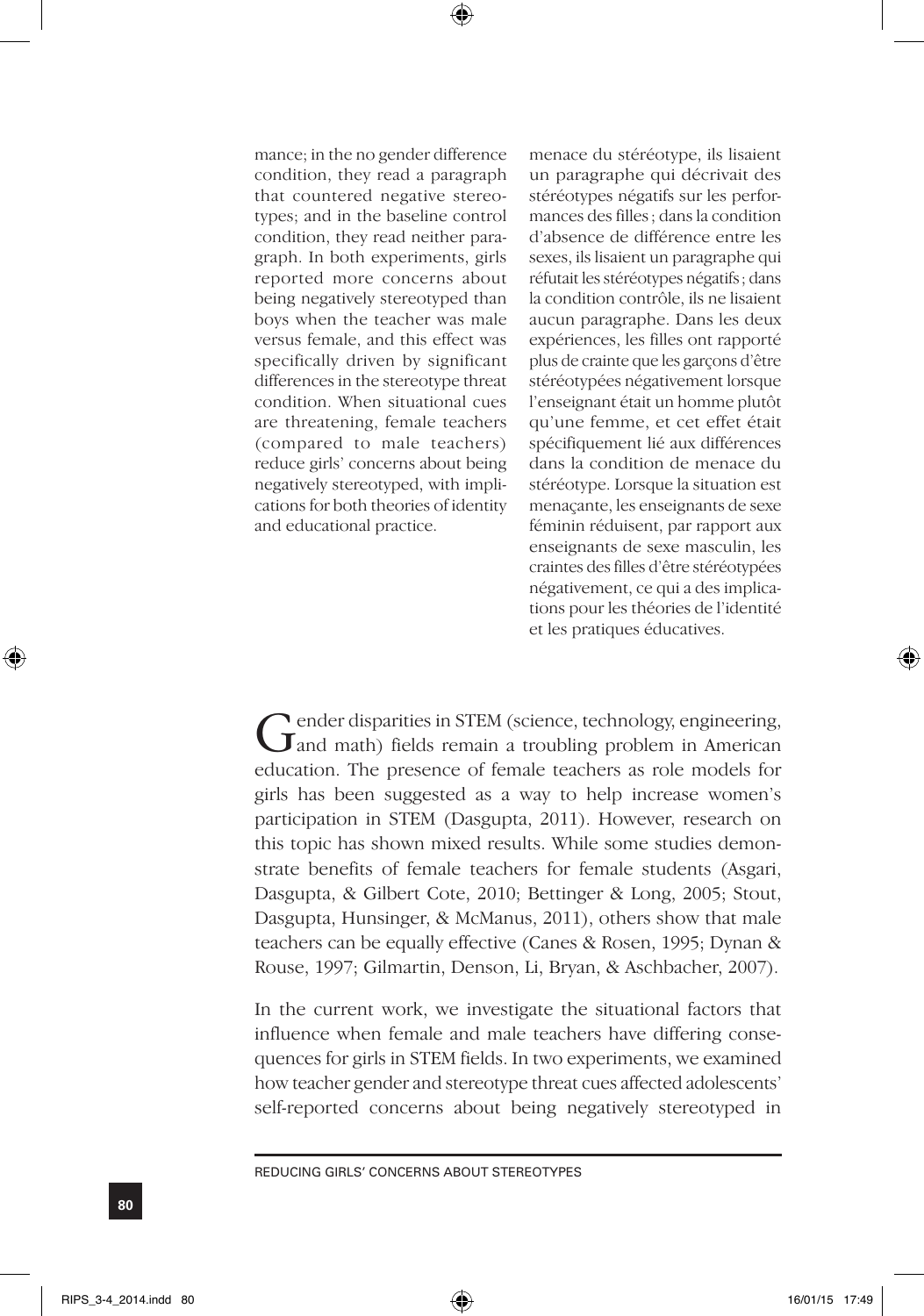computer science courses. We hypothesize that female teachers may be particularly important compared to male teachers in situations that activate stereotype threat for girls.

## Stereotype threat and teacher gender

Stereotype threat refers to students' concerns about being judged through the lens of a negative stereotype (Steele, 1997). According to a pervasive North American stereotype, females have less ability and interest than males in STEM domains (Good, Aronson, & Inzlicht, 2003). One potential way to reduce the effects of negative stereotypes is to expose women to female role models. Role models are successful "experts" in the field, ranging from teachers to more advanced peers and other professionals (Lockwood, 2006; Stout et al., 2011). Within contexts in which stereotype threat is salient (such as female math majors about to take a difficult math test), female role models can provide benefits over male role models that include improved performance (Marx & Roman, 2002; Marx, Stapel, & Mueller, 2005; McIntyre, Paulson, & Lord, 2003) and more positive attitudes (Lockwood, 2006; Stout et al., 2011). Competent female teachers show that women can overcome these stereotypes and succeed in STEM (Lockwood, 2006), and may also signal to girls that their teacher will be less likely to endorse negative stereotypes about them (Wout, Shih, Jackson, & Sellers, 2009).

However, in other situations, studies have found that teacher gender has little effect on high-school girls' motivation and achievement in STEM (e.g., Ehrenberg, Goldhaber, & Brewer, 1995; Martin & Marsh, 2005). Having support from either male or female role models *prior* to college often influences women to choose STEM majors when they reach college (Downing, Crosby, & Blake-Beard, 2005). Similar results have been found during college: College women who viewed their science professors as positive role models were more interested in science careers, regardless of the professor's gender (Young, Rudman, Buettner, & McLean, 2013). A study across many STEM and non-STEM departments at three universities found that increases in the proportion of female faculty did not predict subsequent increases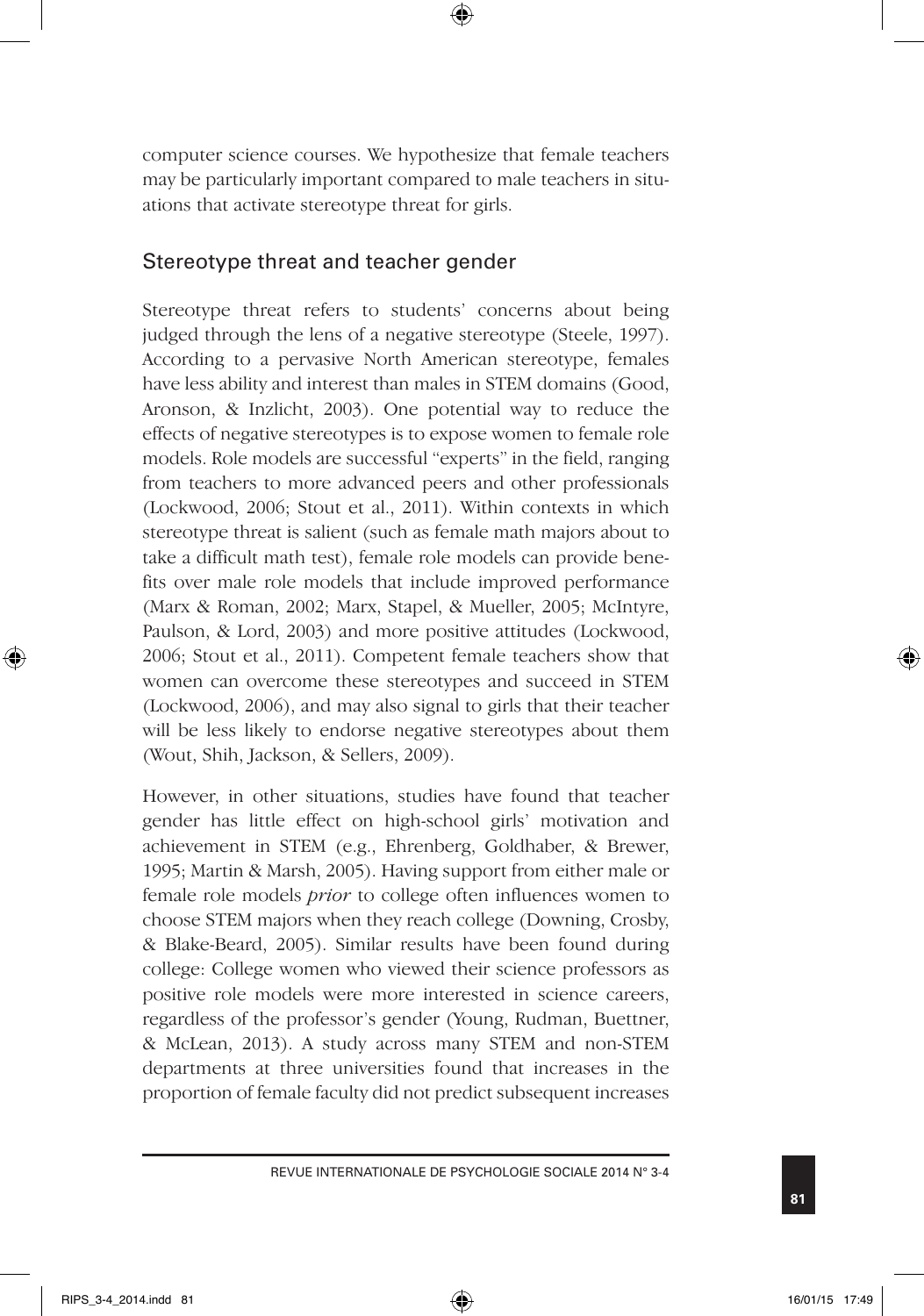in the proportion of female students recruited to that department (Canes & Rosen, 1995).

The abovementioned research suggests that female teachers may be beneficial for women in comparison to male teachers specifically in situations where stereotype threat is salient. However, there has not yet been a direct experimental manipulation of both stereotype threat and teacher gender within a single study. Some studies have manipulated role model gender but not threat (Lockwood, 2006; Marx & Roman, 2002; Stout et al., 2011); others manipulated threat but not role model gender (Marx et al., 2005; McIntyre et al., 2003). Thus, we lack direct experimental evidence about how girls respond to female versus male teachers when they are or are not under threat. We suggest that female teachers are particularly helpful for girls compared to male teachers when negative stereotypes are activated, and that this has important implications for identity theory and educational policy and practice.

## Adolescence as a critical age period for identity

Adolescence is a particularly critical age at which to examine issues about academic identity. Adolescents begin to make significant career choices (Weisgram & Bigler, 2006), and girls in high school have fewer career aspirations involving computers and technology than boys (Lupart & Cannon, 2002; Schulenberg, Goldstein, & Vondracek, 1991). Because adolescence is a key time to recruit girls into advanced STEM training and career paths (Barker, Snow, Garvin-Doxas, & Weston, 2006), it is useful to understand whether and under what circumstances female teachers can ensure more positive experiences for girls in STEM than male teachers.

There is strong evidence that children are significantly influenced by gendered stereotypes about STEM as detected both by explicit and implicit measures (e.g., Cvencek, Meltzoff, & Greenwald, 2011). Although adolescent girls may not confront negative STEM stereotypes daily (Ganley et al., 2013), girls are likely to eventually experience situations in which they must confront negative gender stereotypes, and teacher gender may be particularly influential for girls in these situations.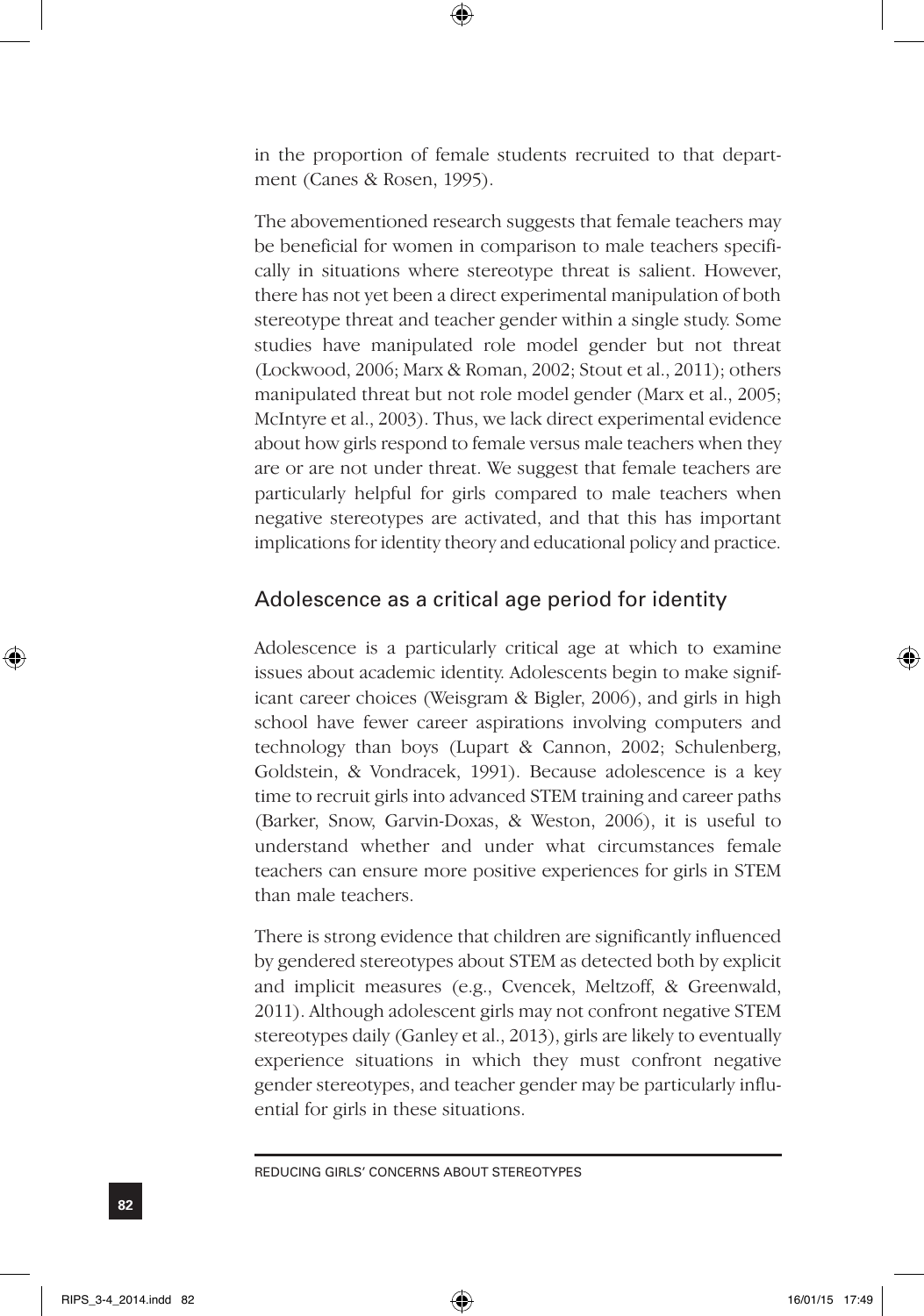## The current research

We focus on computer science due to the particularly low percentage of females; women earn approximately 18% of bachelor's degrees in computer science, one of the lowest percentages of any STEM field (National Science Foundation, 2013). Previous research has found that stereotypes about *computer scientists* (e.g., as male, technologically oriented, and socially awkward; Cheryan, Plaut, Handron, & Hudson, 2013) lower high-school girls' interest in computer science (Master, Cheryan, & Meltzoff, 2014). Here we examine a complementary piece of the puzzle: How stereotypes about *girls' ability* in computer science affect their concerns about being negatively stereotyped. These concerns are important because they provide a window into girls' thoughts about stereotypes and their own identity and may predict other meaningful STEM outcomes such as performance (Cohen & Garcia, 2005; Spencer, Steele, & Quinn, 1999).

Because performance in early courses can affect whether students choose to persist in STEM majors (Miyake et al., 2010), investigating factors that encourage girls in introductory courses is crucial to ensuring their future participation. In two experiments, we examine how teacher gender and stereotype threat cues affected adolescents' self-reported concerns about being negatively stereotyped in potential computer science courses. We hypothesize that when threatening cues become salient, female teachers may elicit fewer concerns than male teachers. But when girls are less concerned about negative gender stereotypes, we predict that female and male teachers should be equally effective.

## Experiment 1

High-school students were presented with two introductory computer science courses. The courses were identical except that one was taught by a male teacher and the other was taught by a female teacher. We experimentally manipulated whether threatening information about women's lower abilities in computer science was presented or refuted (in addition to a baseline control condition with no information), and examined how the interaction of stereotype threat cues and teacher gender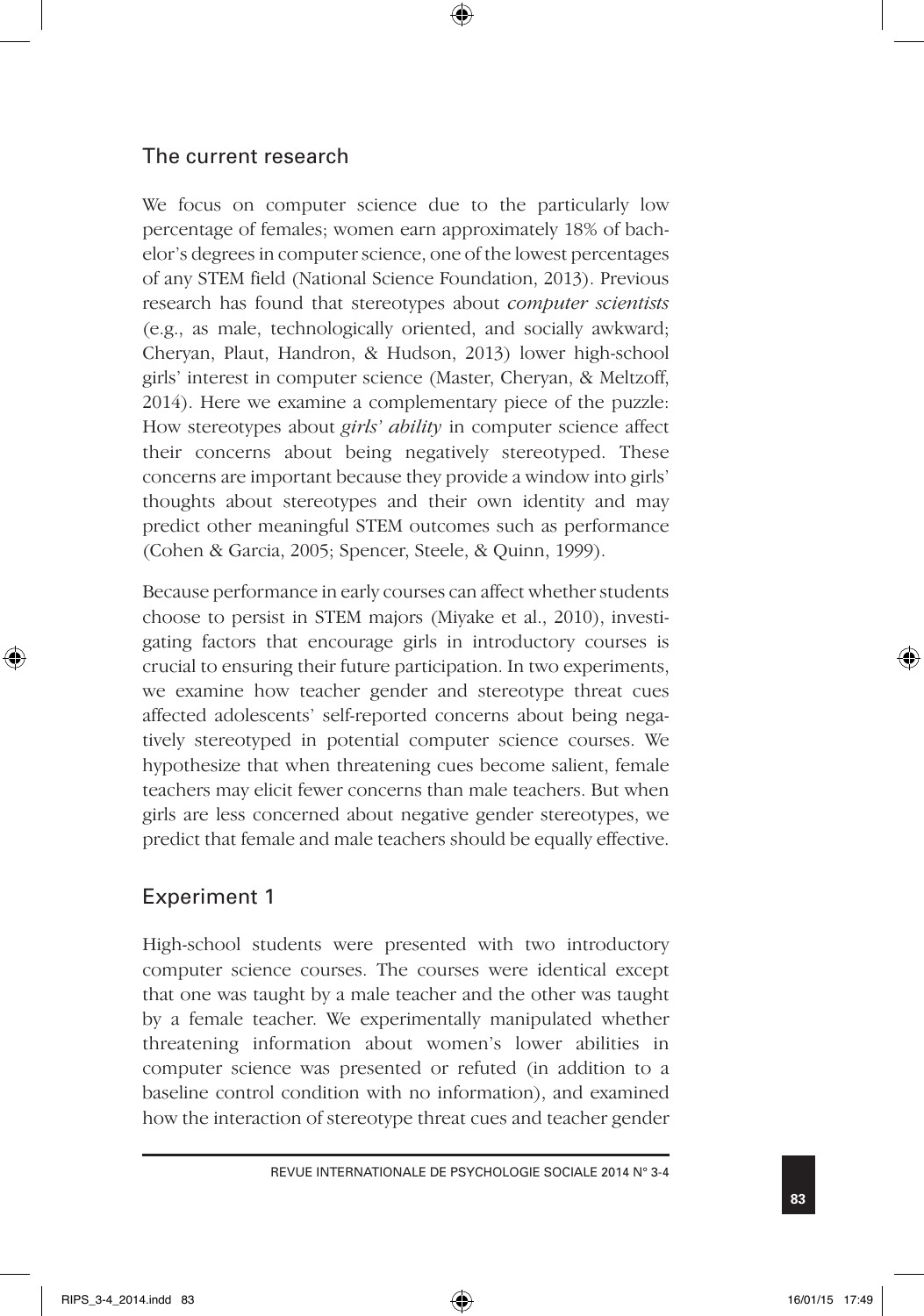affected girls' and boys' concerns about negative stereotypes in the courses.

### *Method*

#### *Participants*

Participants were 218 students at a public high school in the Northwestern United States (115 male, 95 female; eight students did not provide gender;<sup>1</sup> mean age =  $16.22$  years,  $SD = 1.13$ ; age range: 14.50 to 19.42; 18 did not provide birthdate).<sup>2</sup> Thirty-seven percent were freshmen, 28% were sophomores, 23% were juniors, and 9% were seniors (3% did not provide this information). Participants were 31.2% White, 22.5% Latino/a, 21.6% Asian/ Pacific Islander, 11.0% Multiple ethnicities, 6.4% Black, 1.8% Native American, and 0.9% Other (4.6% did not provide this information). There was no difference between male and female students in number of computer science courses taken, with many students (54%) reporting having taken no computer science classes (boys:  $M = 0.77$ ,  $SD = 0.97$ ; girls:  $M = 0.60$ ,  $SD =$ 0.98),  $t(198) = 1.20$ ,  $p = .23$ ,  $d = 0.17$ . In the participating school, 65% of all students were eligible for free or reduced lunch. Following approval by the school's principal, 10 math teachers agreed to allow their students to participate, and letters were sent home to parents of all students in those teachers' classes. Students were recruited by using an opt-out information letter to parents, allowing for a high participation rate (84% of eligible students participated; the remaining students either opted-out with the letter, did not assent, or were absent).

#### *Procedure*

Participants completed a survey during their math class. They first read a description of two potential computer science courses they could take in high school; the description indicated that one teacher was male and one was female. Teacher gender was thus manipulated within-subjects. To ensure that teachers were seen as competent and therefore adequate role models (Lockwood,

<sup>1.</sup> Students who did not provide their gender were omitted from analyses involving gender in both experiments.

<sup>2.</sup> Data from one student who participated in both experiments was discarded from Experiment 1, which he completed after Experiment 2. All other students completed only one experiment.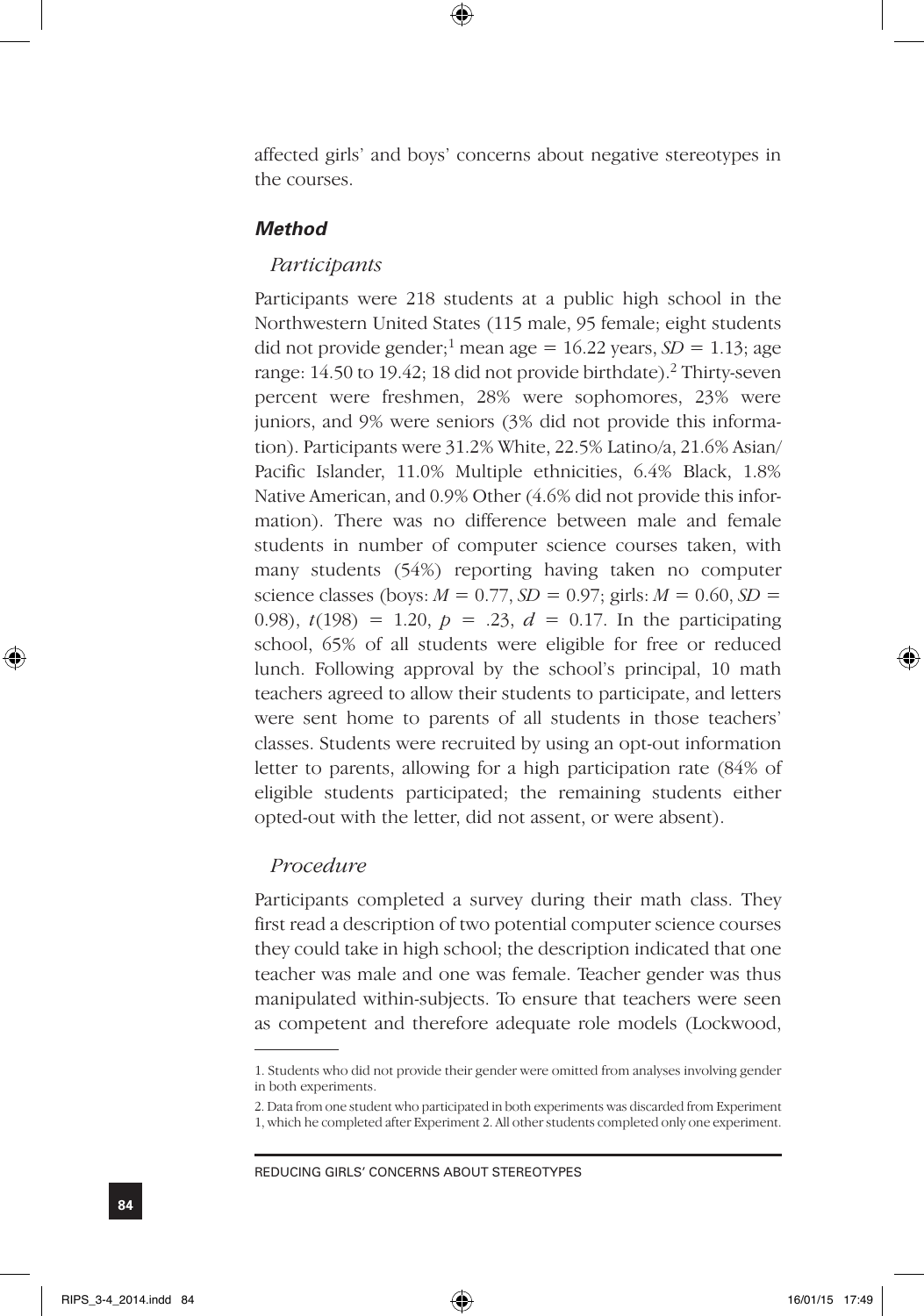2006), both were described as having a graduate degree in computer science and years of experience teaching this course. Teacher gender order was counterbalanced with half of the participants responding to questions about the male teacher's course first, and half responding to questions about the female teacher's course first.

Participants were randomly assigned to one of three experimental conditions: stereotype threat, no gender difference, or baseline control. In the *stereotype threat* condition, participants read that male students perform better than female students in math- and science-related courses due to biological, genetic differences, and that males perform better than females in the potential computer science courses (adapted from Dar-Nimrod & Heine, 2006). In the *no gender difference* condition, participants read that research has found no gap between male and female students in math- and science-related courses, and that males and females perform equally well in the potential courses. In the *baseline control* condition, there was no paragraph regarding gender and performance.

Participants then answered questions about each computer science course, followed by demographic questions. The primary measures involved stereotype threat concerns (see items below); participants also answered other questions not relevant to the primary purposes of this study (e.g., "How social do you think the students in this class are outside of class?").

For debriefing, all participants read material at the end of the survey that described the purpose of the study, listed a website where they could learn more about majoring in computer science, and thanked them for their participation. Participants in the stereotype threat condition read several additional sentences in capitalized, bold typeface, emphasizing that there are no gender differences in performance on math and science tests.

## *Dependent measures*

*Attention and manipulation checks.* We included two multiplechoice attention checks: number of courses (two) and topic (computer science). We also included two multiple-choice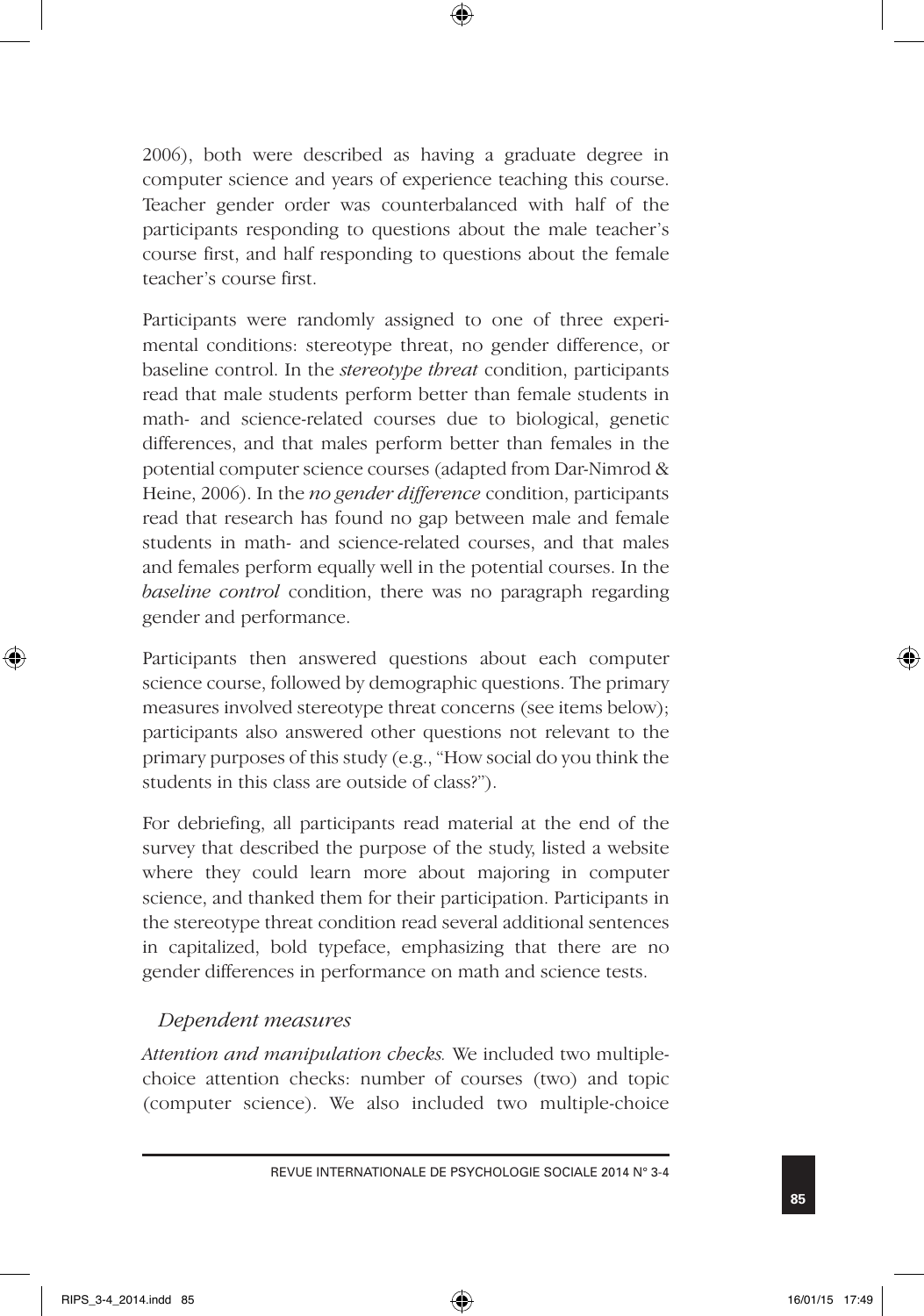manipulation checks: teacher gender (one male and one female) and performance of students in the course (stereotype threat condition: males earn higher grades; no gender difference condition: males and females earn the same grades; baseline control condition: this question was omitted). Overall, 94% of participants passed the number of courses question, 94% passed the course topic question, and 97% passed the teacher gender question. In the stereotype threat condition, 92% passed the question about performance in these classes, and in the no gender difference condition, 97% passed the performance question. Thirteen students were excluded from analyses for missing the performance check question and/or missing more than one check question. The pattern of results remained the same if these students were included.

*Stereotype threat concerns.* We created a four-item *stereotype threat concerns* scale based on items used in previous studies with high school and college students (Cohen & Garcia, 2005; Marx et al., 2005), including: "How much would you worry that your ability to do well in this class would be affected by your gender?" "If you took this class, how anxious would you be about confirming a negative stereotype about your gender?" "If you took this class, how much would you worry that people would draw conclusions about your gender based on your performance?" and "If you took this class, how much would you worry that people would draw conclusions about you, based on what they think about your gender?" We assessed internal consistency using Cronbach's alpha, which indicated high reliability (e.g., Clark & Watson, 1995): male teacher:  $\alpha = .89$ ; female teacher:  $\alpha$  $=.87.$ 

### *Results and discussion*

A 2  $\times$  2  $\times$  3 (Participant gender  $\times$  Teacher gender  $\times$  Threat condition [stereotype threat, no gender difference, or baseline control]) mixed-model analysis of variance (ANOVA) on stereotype threat concerns revealed a significant main effect of participant gender,  $F(1,183) = 6.05$ ,  $p = .015$ ,  $d = 0.42$ , and a significant interaction between participant gender and teacher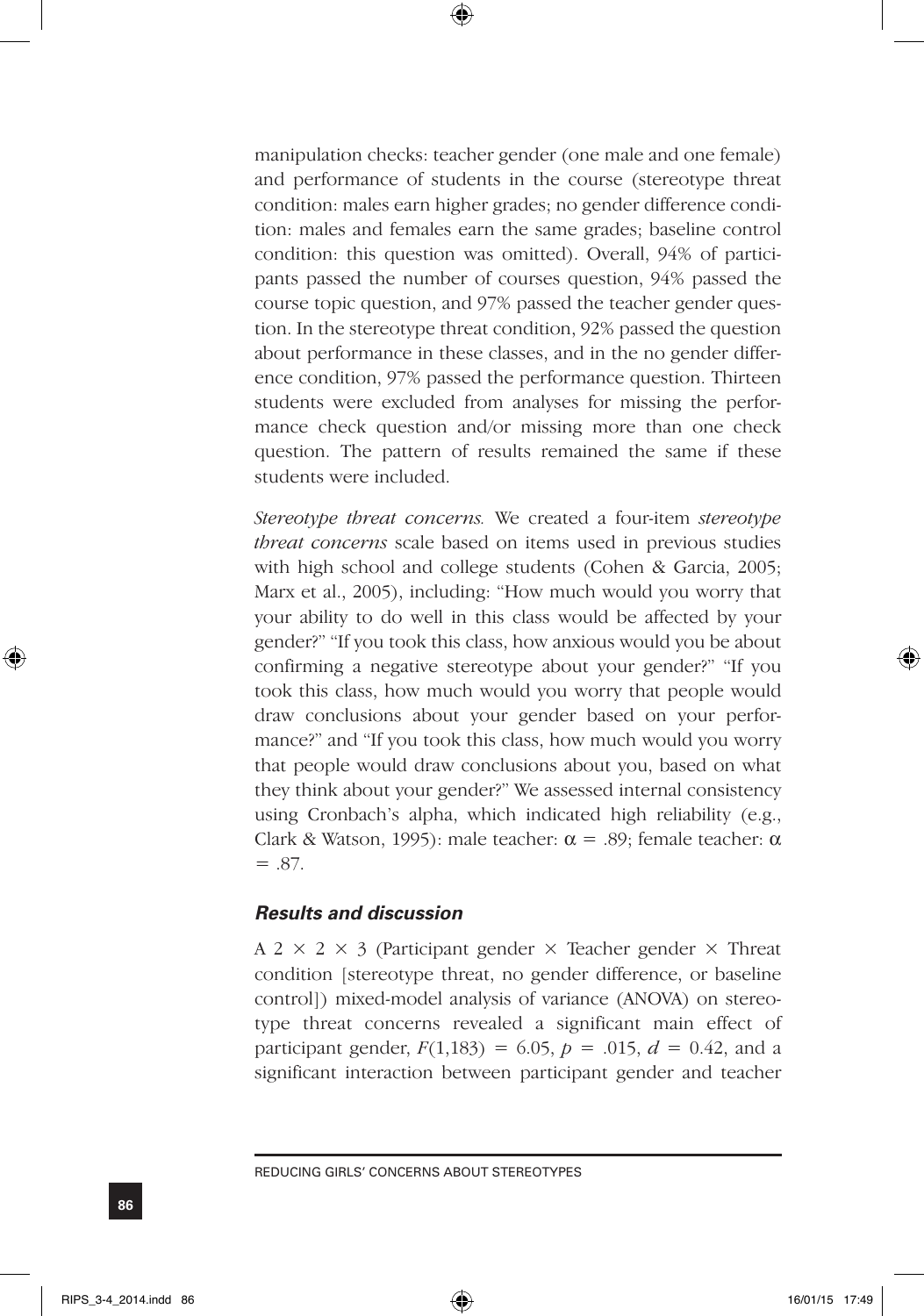gender,  $F(1,183) = 5.43$ ,  $p = .021$ <sup>3</sup> see Figure 1. Simple effects revealed that girls reported more concerns than boys with the male teacher (girls:  $M = 3.00$ ,  $SD = 1.55$ ; boys:  $M = 2.25$ ,  $SD =$ 1.34),  $F(1,183) = 10.10$ ,  $p = .002$ ,  $d = 0.52$ , but not with the female teacher (girls:  $M = 2.63$ ,  $SD = 1.44$ ; boys:  $M = 2.31$ ,  $SD =$ 1.34),  $F(1, 183) = 1.49$ ,  $p = .22$ ,  $d = 0.23$ .<sup>4</sup> Planned post-hoc comparisons to test the teacher gender difference revealed that female and male teachers differed significantly only for girls in the stereotype threat condition,  $F(1,183) = 7.23$ ,  $p = .008$ ,  $d = 0.41$ ; all other  $ps > .20$ ,  $ds < 0.24$ . These results suggest that adolescent girls are sensitive to threatening cues in STEM courses, and that female teachers evoke fewer concerns compared to male teachers when these cues are salient.



Figure 1: Stereotype threat concerns in Experiment 1. Error bars are  $+/$ -1 standard error. \*\**p* < .01.

<sup>3.</sup> The remaining interactions were non-significant: participant gender and condition: *F*(2,183) = 1.49, *p* = .23, teacher gender and condition: *F*(2,183) = 0.36, *p* = .70, and participant gender, teacher gender, and condition:  $F(2,183) = 0.43$ ,  $p = .65$ .

<sup>4.</sup> We also examined whether order affected participants' responses. A  $2 \times 2 \times 3 \times 2$ (Participant gender × Teacher gender × Threat condition × Order [male teacher first, female teacher first]) mixed-model ANOVA revealed only a significant interaction between order and teacher gender,  $F(1,177) = 7.29$ ,  $p = .008$ . No other interactions with order were significant, *F*s < 1.03, *p*s > .31. Simple effects revealed that both girls and boys across threat conditions reported significantly more stereotype threat concerns for the male teacher compared to the female teacher when they rated the male teacher's course first, *F*(1,177)  $= 9.48$ ,  $p = .002$ ,  $d = 0.26$ , and not when they rated the male teacher's course second,  $F(1,177) = 0.54$ ,  $p = .46$ ,  $d = 0.05$ . A similar interaction with order was also found in Experiment 2. This order effect is not directly relevant to our main argument, but may have been due to the male teacher's course seeming less threatening to both girls and boys after considering a course taught by a female teacher.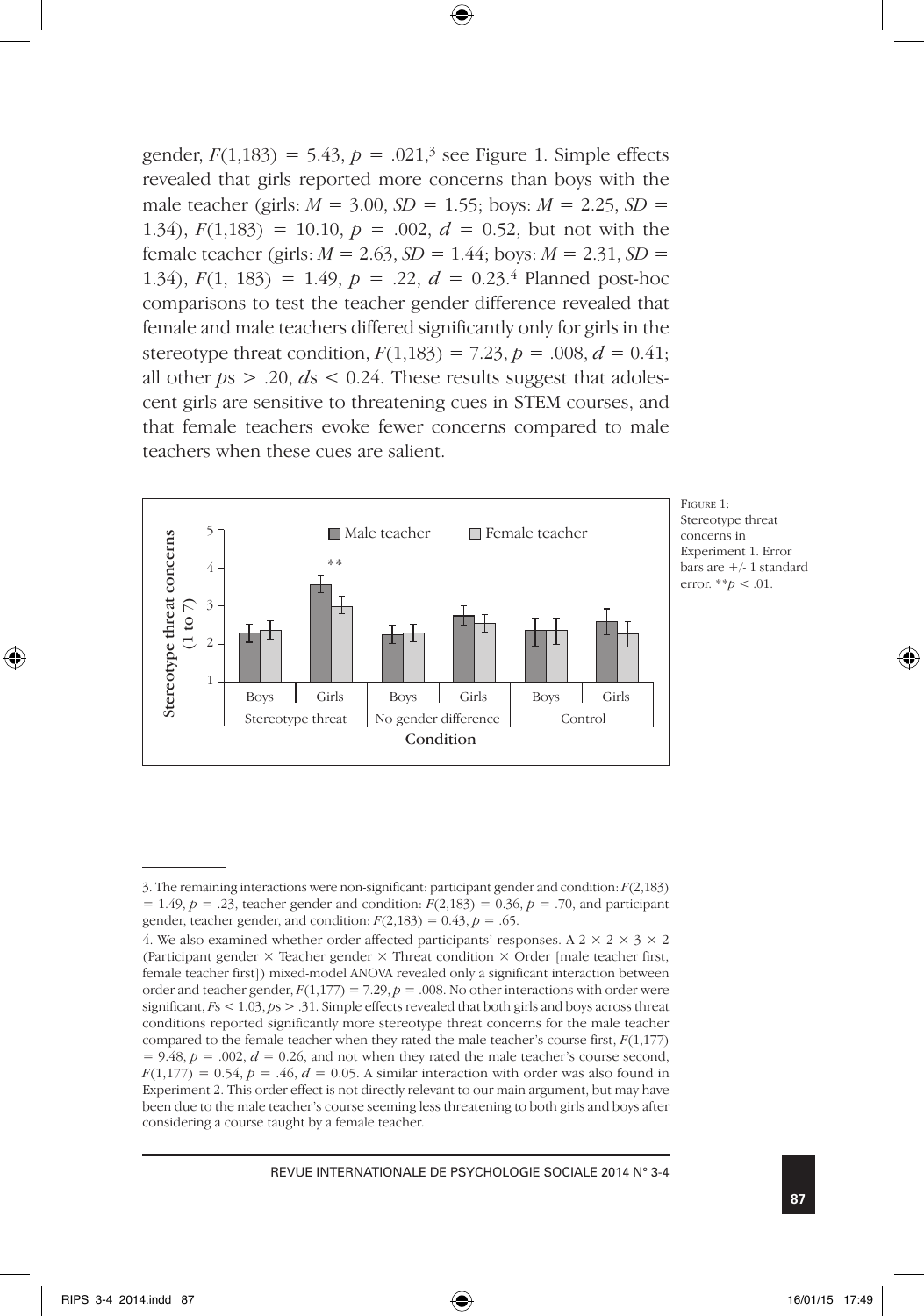Experiment 1 found that girls were more concerned about negative stereotypes than boys when the teacher was male, but not when the teacher was female. These differences are particularly evident when cues to threat are high. In Experiment 2, we sought to replicate these findings while also testing another stereotype threat manipulation.

## Experiment 2

The purpose of Experiment 2 was three-fold. A first purpose was to replicate the pattern of results in Experiment 1. A second was to examine whether the effect would generalize using a different stereotype threat manipulation that was more relevant to the computer science courses that students were evaluating. A third purpose was to ensure that effects would generalize beyond verbal descriptions of the teachers. Because students often make judgments about teachers based on their appearances (e.g., with teacher photographs posted on school websites and in conjunction with course descriptions), we used photographs of teachers. We predicted that teacher gender would moderate girls' concerns about negative stereotypes only when stereotype threat was salient.

## *Method*

#### *Participants*

Participants were 193 students at the same public high school as Experiment 1 (97 male, 93 female; three students did not provide gender; mean age =  $16.14$  years,  $SD = 1.29$ ; age range:  $14.58$  to 19.58; 16 did not provide birthdate). Fifty percent were freshmen, 8% were sophomores, 22% were juniors, and 17% were seniors (3% did not provide this information). Participants were 36.3% White, 24.9% Latino/a, 14.5% Asian/Pacific Islander, 14.0% Multiple ethnicities, 5.7% Black, 0.5% Native American, and 2.1% Other (2.1% did not provide this information). Boys reported having taken significantly more computer science classes than girls  $(\text{boys: } M = 0.98, SD = 1.27; \text{ girls: } M = 0.50, SD = 0.82), t(183) =$  $3.05, p = .003, d = 0.45$ . Recruitment was the same as Experiment 1; 85% of eligible students participated.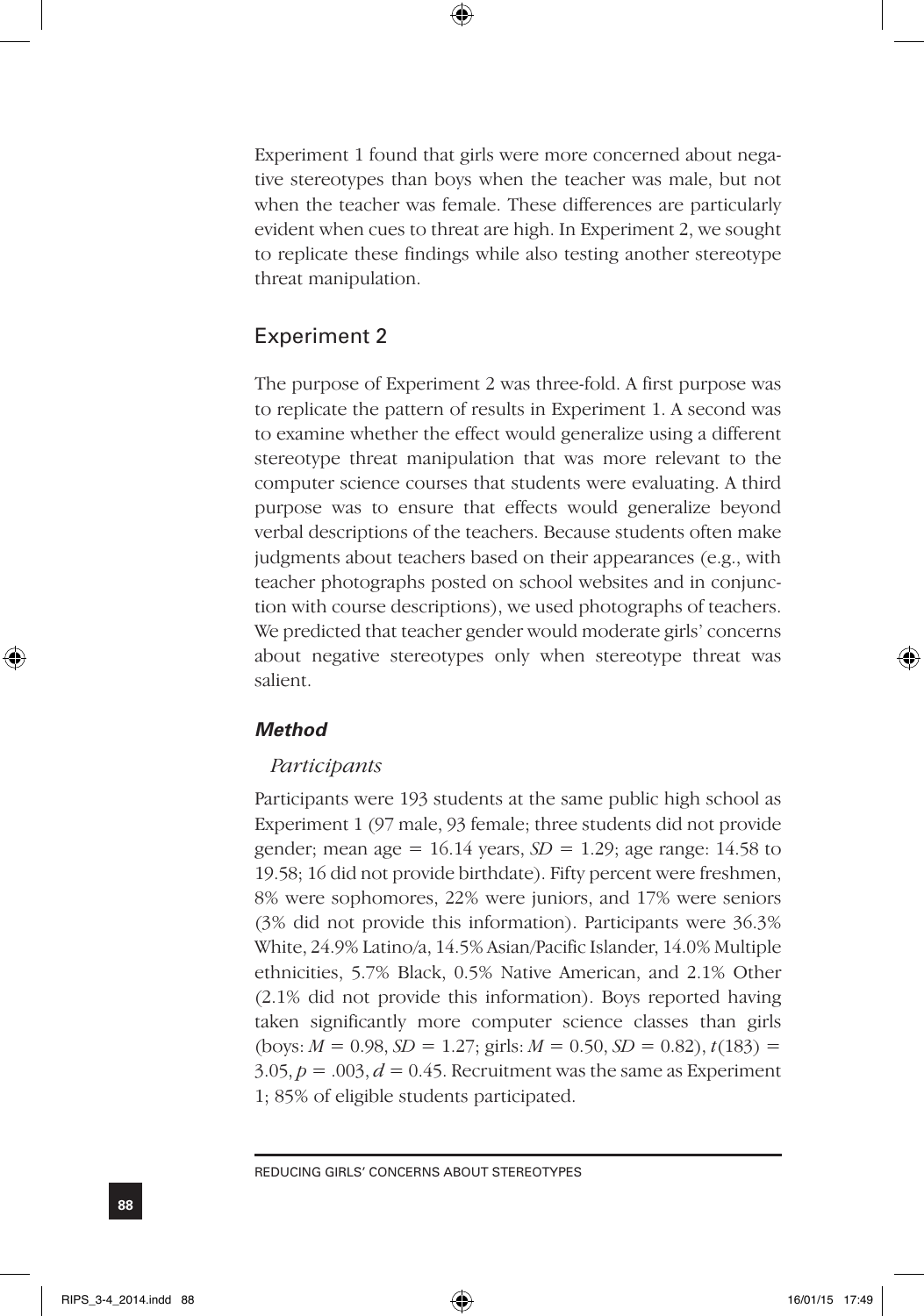### *Procedure*

The procedure was identical to Experiment 1, with two exceptions. First, we used a different stereotype threat manipulation related to the specific course (adapted from Rydell, McConnell, & Beilock, 2009). In the stereotype threat condition, they read, "As you may know, there seems to be a growing gap between male and female students in academic performance in math- and science-related courses. A good deal of research indicates that males consistently earn higher grades than females in computer science courses. In both Class A and Class B, male students perform better than female students." In the no gender difference condition, they read, "As you may know, there is no longer a gap between male and female students in academic performance in math- and science-related courses. A good deal of research indicates that males currently earn the same grades as females in computer science courses. In both Class A and Class B, male and female students perform equally well." In the baseline control condition, there was no paragraph regarding gender and performance.

Second, teacher gender was manipulated with photographs, instead of in the course description. Two sets of photos were used, and order of the male/female teacher photos was counterbalanced. (Photo set had no main effect or interactions on stereotype threat concerns, *p*s > .10.) To create these sets, 12 photographs were obtained from an internet search for "assistant professor." An independent group of college students (*N* = 25; 13 males and 12 females) rated the 12 photos (using scales ranging from 1 = *not at all* to 7 = *extremely*). The four target photos were selected because there was no difference between the male and female photos in terms of perceived warmth  $(males: M = 3.82, SD = 1.04; females: M = 4.10, SD = 1.02)$ attractiveness (males:  $M = 3.26$ ,  $SD = 1.28$ ; females:  $M = 3.56$ , *SD*  $= 1.18$ ), competence (males:  $M = 4.62$ ,  $SD = 0.93$ ; females:  $M =$ 4.78,  $SD = 0.80$ , or smartness (males:  $M = 4.94$ ,  $SD = 0.89$ ; females:  $M = 4.88$ ,  $SD = 0.75$ ,  $ts < 1.51$ ,  $ps > .14$ ,  $ds < .27$ .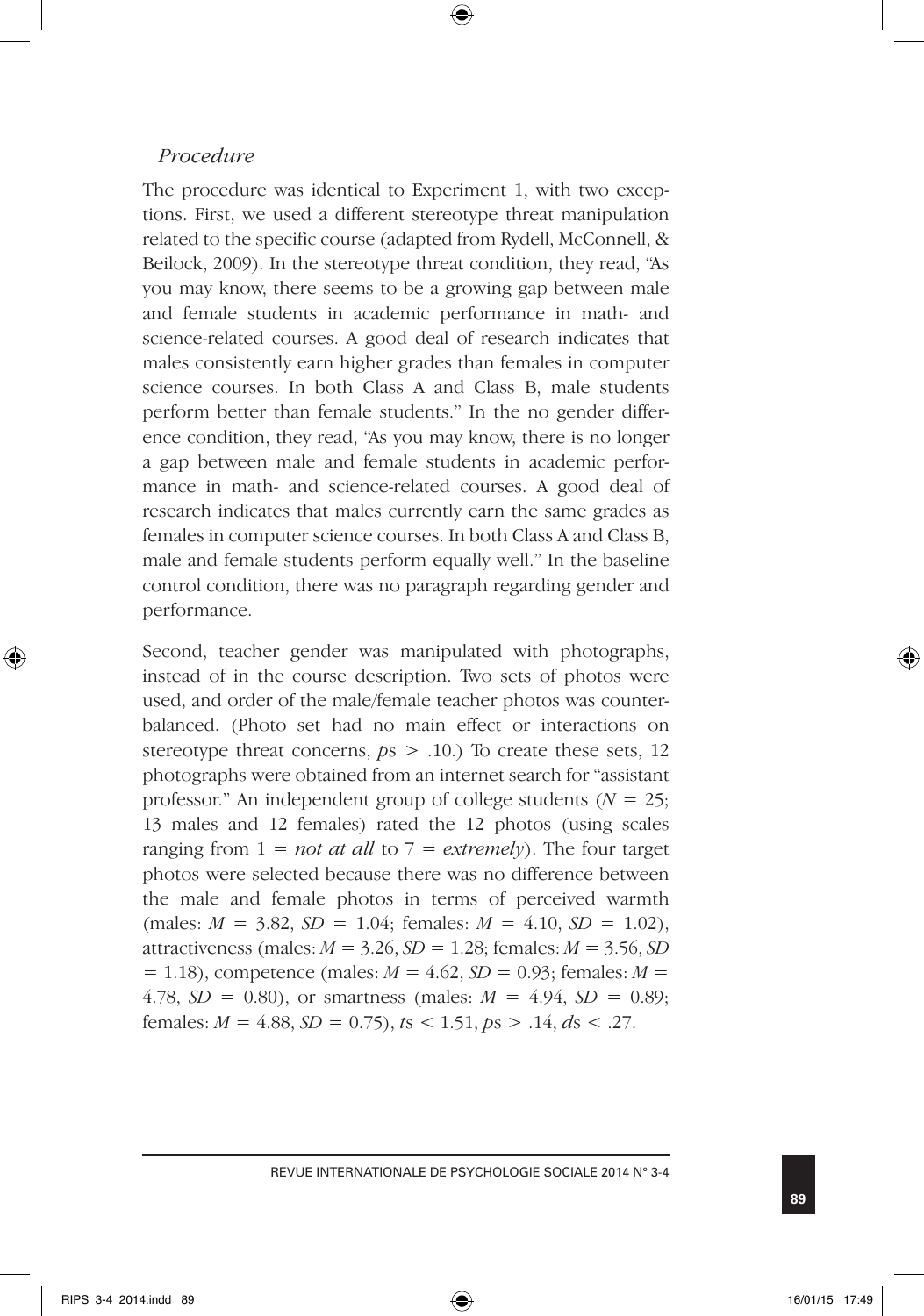### *Dependent measures*

*Attention and manipulation checks.* Participants completed the same four checks as Experiment 1. Overall, 92% of participants passed the number of courses question, 96% passed the course topic question, and 97% passed the teacher gender question. In the stereotype threat condition, 99% passed the performance question, and in the no gender difference condition, 92% passed the performance question. Seven students were excluded from analyses for missing the performance check question and/or missing more than one check question. The pattern of results remained the same when including these students.

*Stereotype threat concerns.* Participants completed the same stereotype threat concerns scale as in Experiment 1: male teacher:  $\alpha = .86$ ; female teacher:  $\alpha = .86$ .

### *Results and discussion*

A 2  $\times$  2  $\times$  3 (Participant gender  $\times$  Teacher gender  $\times$  Threat condition [stereotype threat, no gender difference, or control]) mixed-model ANOVA on stereotype threat concerns revealed a significant main effect of participant gender,  $F(1,167) = 6.42$ ,  $p =$ .012,  $d = 0.39$ , and a significant interaction between participant gender and teacher gender,  $F(1,167) = 7.19$ ,  $p = .008$ , see Figure 2.5 Simple effects revealed that girls reported greater stereotype threat concerns than boys with male teachers (girls: *M*  $= 3.08, SD = 1.52$ ; boys:  $M = 2.31, SD = 1.38$ ),  $F(1,167) = 11.74$ ,  $p = .001, d = 0.53$ , but not with female teachers (girls:  $M = 2.61$ ,  $SD = 1.33$ ; boys:  $M = 2.39$ ,  $SD = 1.50$ ),  $F(1,167) = 1.15$ ,  $p = .29$ ,  $d = 0.16$ . As in Experiment 1, planned post-hoc comparisons to test the teacher gender difference revealed that the teacher gender difference was significant only for girls in the stereotype threat condition,  $F(1,167) = 13.50, p < .001, d = 0.54$ ; all other *F*s < 2.75, *p*s > .10, *d*s < 0.30.

<sup>5.</sup> There was also a marginally significant main effect of teacher gender,  $F(1,167) = 3.34$ ,  $p$ = .07, *d* = 0.14, and a marginally significant interaction between teacher gender and threat condition,  $F(2,167) = 2.42$ ,  $p = .09$ , in which students in the stereotype threat condition reported significantly greater stereotype concerns for male teachers than female teachers,  $F(1,167) = 7.85, p = .006, d = 0.31$ , but there was no difference in the no gender difference condition,  $F(1,167) = 0.09$ ,  $p = .76$ ,  $d = 0.04$ , or the control condition,  $F(1,167) = 0.54$ , *p* = .46, *d* = 0.08. The three-way interaction between participant gender, teacher gender, and threat condition was non-significant,  $F(2,167) = 0.42$ ,  $p = .66$ .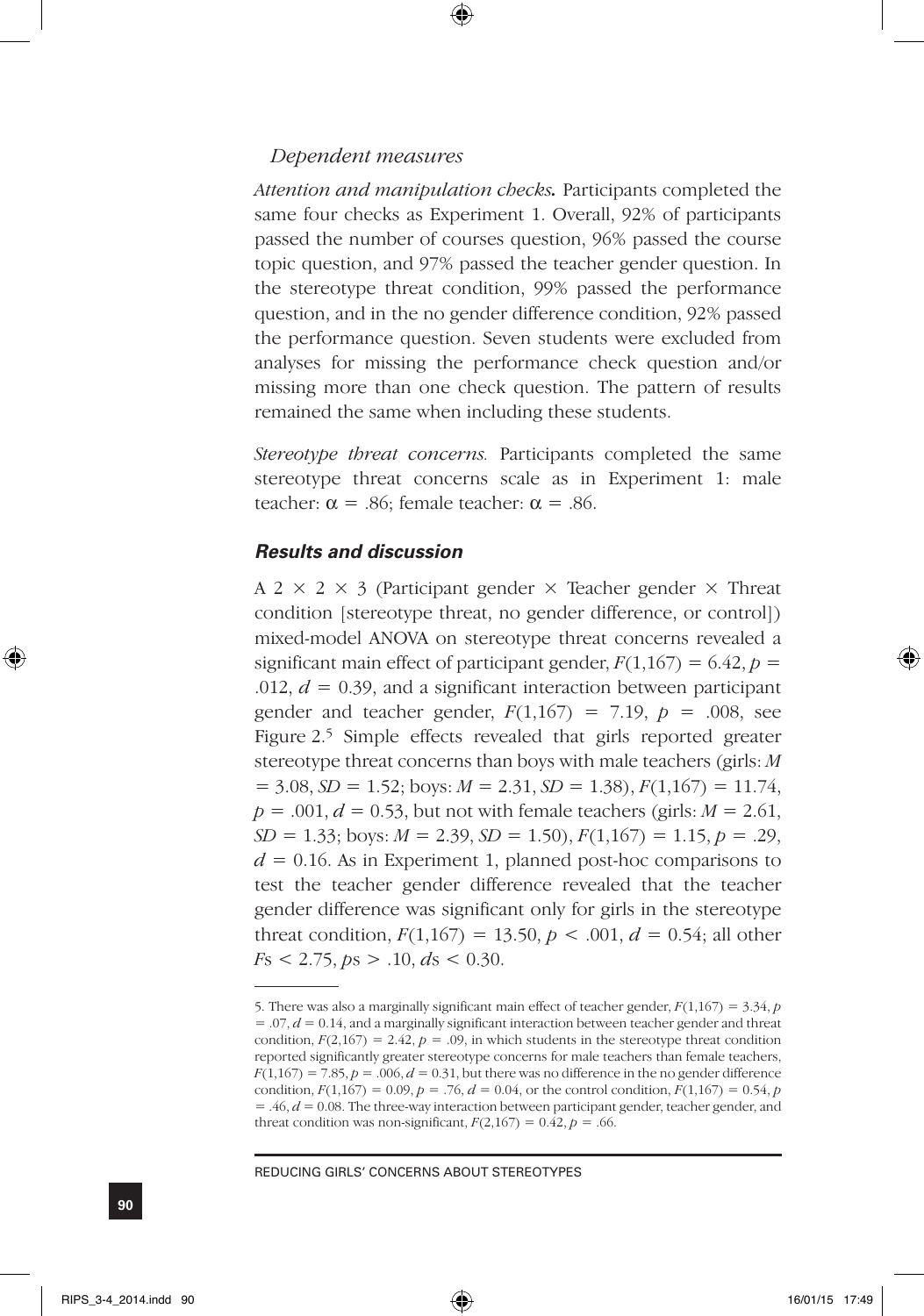

Figure 2: Stereotype threat concerns in Experiment 2. Error bars are +/- 1 standard error. \*\**\*p* < .001.

## General discussion

Two experiments revealed that female teachers evoked fewer concerns from girls about negative stereotypes than male teachers, especially when threatening cues, or cues that signaled the strong likelihood that they would be judged through the lens of negative gender stereotypes, were present. These results held when stereotype threat was manipulated in two ways: broadly in terms of general math and science ability (Experiment 1) and also more specifically in terms of performance in the particular course (Experiment 2). The same results were also obtained when teacher gender was manipulated in two different ways: in the written course description and with photographs. These experiments are the first to manipulate both stereotype threat and teacher gender in the same study, revealing consistent effects on girls' concerns about negative stereotypes.

These findings have implications for educational practice, and for STEM industries and organizations. First, they suggest that female teachers may be most valuable compared to male teachers when stereotype threat is salient. In such cases—for example, when there are known or assumed gender differences in performance in a subject—schools should work to ensure that there are sufficient female teachers available. However, when threat cues are contradicted or not salient, male teachers seem just as effective as female teachers in keeping girls' concerns low. Second, these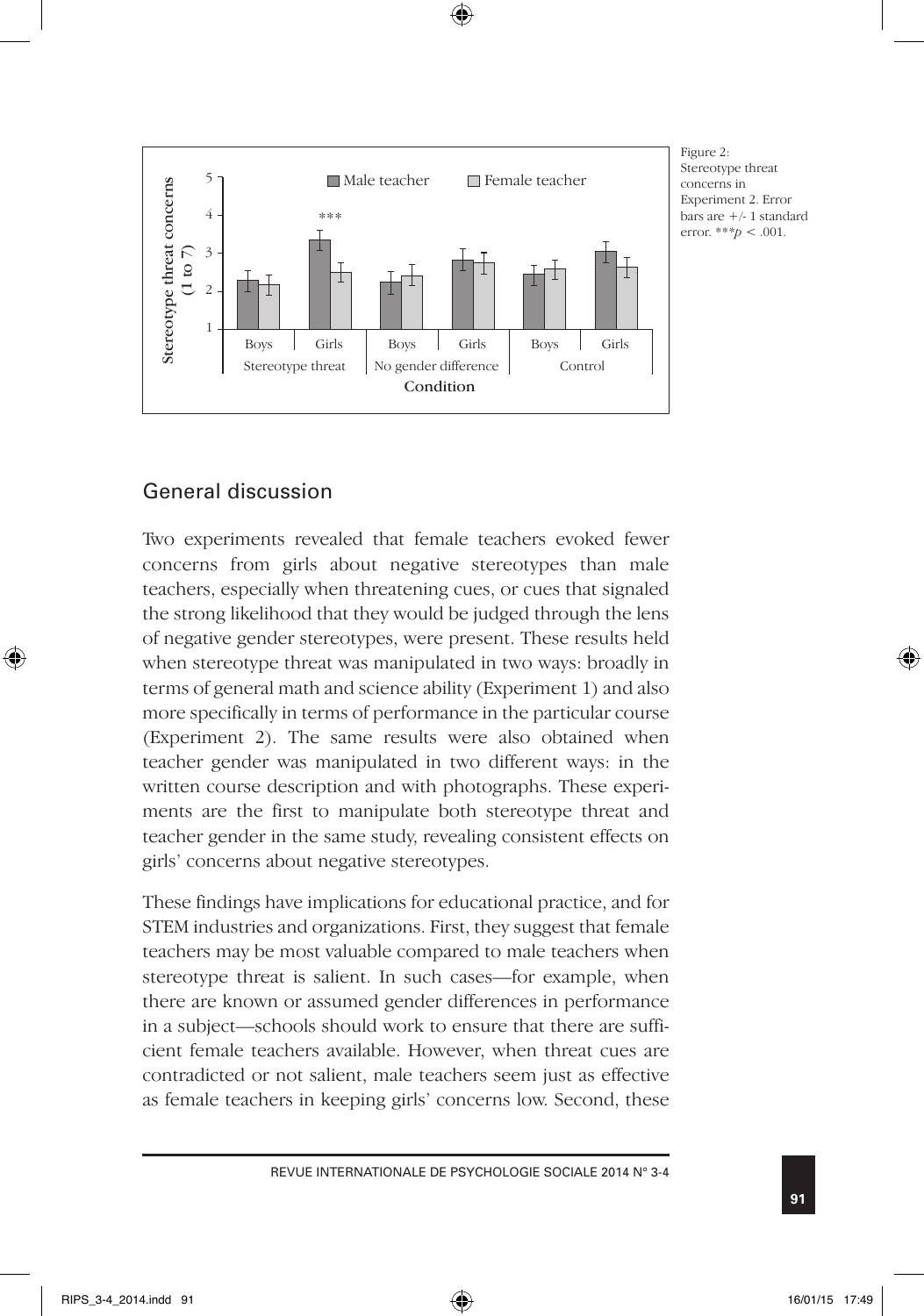findings indicate that male teachers must tread carefully in situations when negative stereotypes are salient and work to reduce the effects of those stereotypes, more so than female teachers. In efforts to reduce stereotype threat, both male and female teachers in STEM disciplines may wish to discuss reasons *other than ability differences* for women's underrepresentation in STEM (Dar-Nimrod & Heine, 2006), and encourage girls to choose these career paths. Other effective interventions to reduce stereotype threat include explicit conversations about how math and science ability can be increased through effort (Blackwell, Trzesniewski, & Dweck, 2007), or encouraging all students to affirm important values in the classroom (Miyake et al., 2010). These interventions may be especially useful for male teachers to diffuse stereotype threat in their classrooms.

There is an important caveat to bear in mind. Although female teachers in these studies were more effective than male teachers in minimizing girls' stereotype threat concerns, that does not mean that *all* female teachers will be better than *all* male teachers in addressing these concerns. The female teachers in these experiments were explicitly labeled as competent and experienced. Female teachers who appear to have low ability in the relevant domain may not be effective in reducing threat. Anxiety from female teachers about their ability may negatively impact girls' learning, which may increase girls' concerns about the implications of their own performance (Beilock, Gunderson, Ramirez, & Levine, 2010). Girls may also worry that female teachers who are not perceived as competent will confirm the negative stereotypes about their group.

## Larger theoretical implications: Generalizing to other STEM stereotypes

How do we connect the current findings with other recent work demonstrating that stereotypes of the people in the field can deter girls from STEM (Master et al., 2014)? We suggest that there are two important types of stereotypes that have strong effects on girls' outcomes in STEM: negative stereotypes about *ability* (classic stereotype threat), and stereotypes about the *kind of people who belong* in STEM. Both types of stereotype-related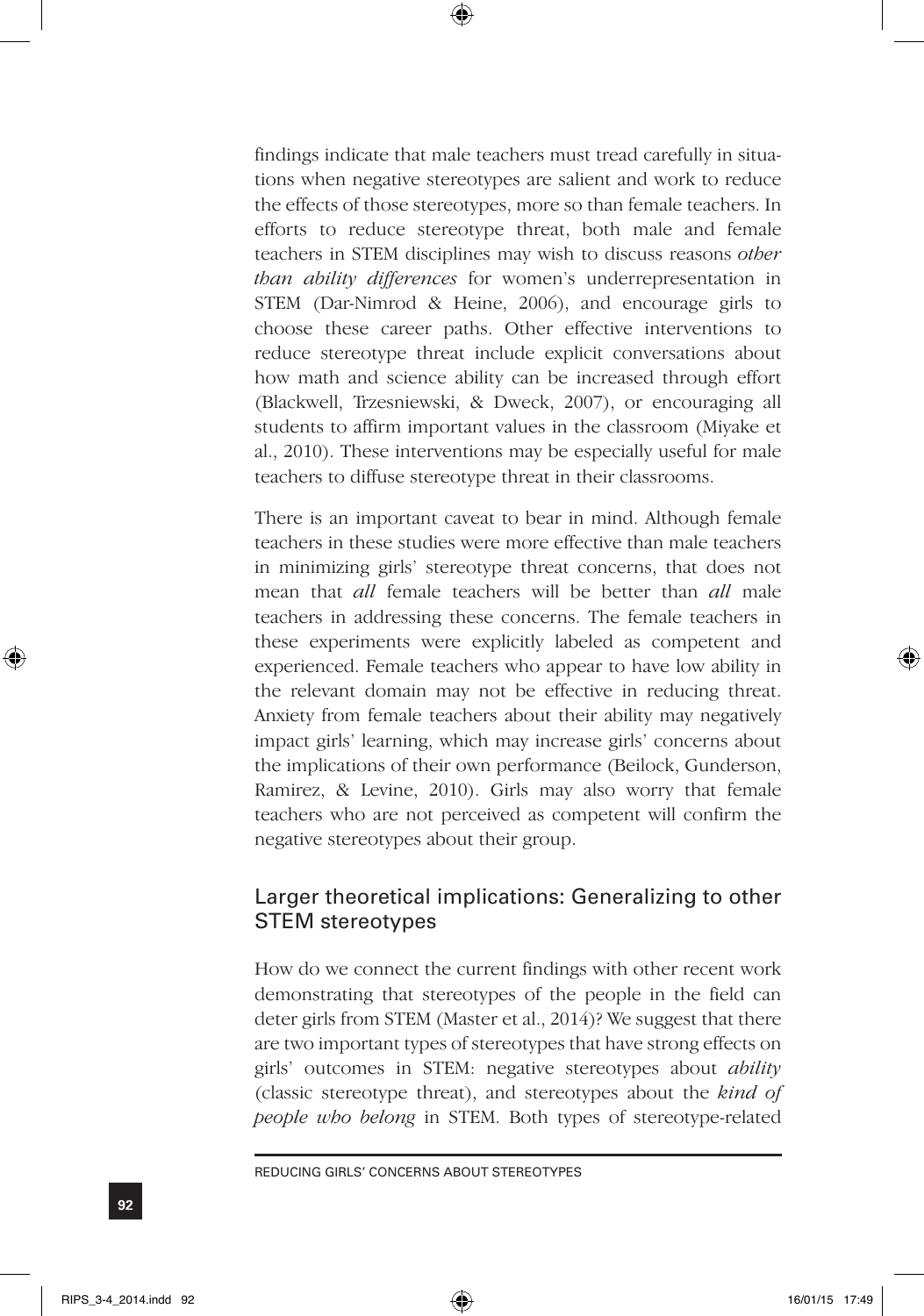threats involve social identity threats—the threat of being judged, devalued, or treated negatively due to holding a "disadvantaged" identity in a setting (Steele, Spencer, & Aronson, 2002), but they are nonetheless distinguishable (Cheryan & Plaut, 2010).

First, girls in North America must contend with negative stereotypes about their *ability* in STEM fields (Good et al., 2003; Steele, 1997). Girls are aware of such stereotypes from an early age, and these stereotypes can have a powerful influence on their selfconcept development (e.g., Cvencek et al., 2011; Cvencek, Meltzoff, & Kapur, 2014; see also Shenouda & Danovitch, 2014). The stereotypes may induce stereotype threat, thus resulting in a negative impact on girls' academic achievement (Good et al., 2003; but see also Ganley et al., 2013; for a review, see Régner, Steele, Ambady, Thinus-Blanc, & Huguet, 2014) and motivation in STEM fields (Thoman, Smith, Brown, Chase, & Lee, 2013). The current findings indicate that female teachers can help to counteract these effects compared to male teachers, particularly when girls are threatened by negative stereotypes about their *ability*.

Second, stereotypes about *the people who belong* in STEM fields also deter girls from these fields (Cheryan, Plaut, Davies, & Steele, 2009). Many STEM fields, especially computer science, are stereotyped in American culture as "geeky" and masculine. These stereotypes can cause girls to feel that they do not belong in these fields. Indeed, previous research has found that making "geeky" STEM stereotypes salient decreases adolescent girls' interest in taking courses in computer science, due to a feeling that they do not belong (Master et al., 2014). Environments that reflect these stereotypes decrease adult women's expectations of success and interest in entering computer science (Cheryan, Meltzoff, & Kim, 2011; Cheryan et al., 2009), and peer role models who exhibit these stereotypes decrease women's expectations of success and interest in STEM (Cheryan, Siy, Vichayapai, Drury, & Kim, 2011). Nonetheless, the gender of the role model per se, without taking into account other characteristics such as competence or stereotypicality, may not help to counteract the negative effects of these stereotypes about the people who belong in the field. Crucially, it has been demonstrated that female role models who simply embody the prevailing stereotypes can be less effec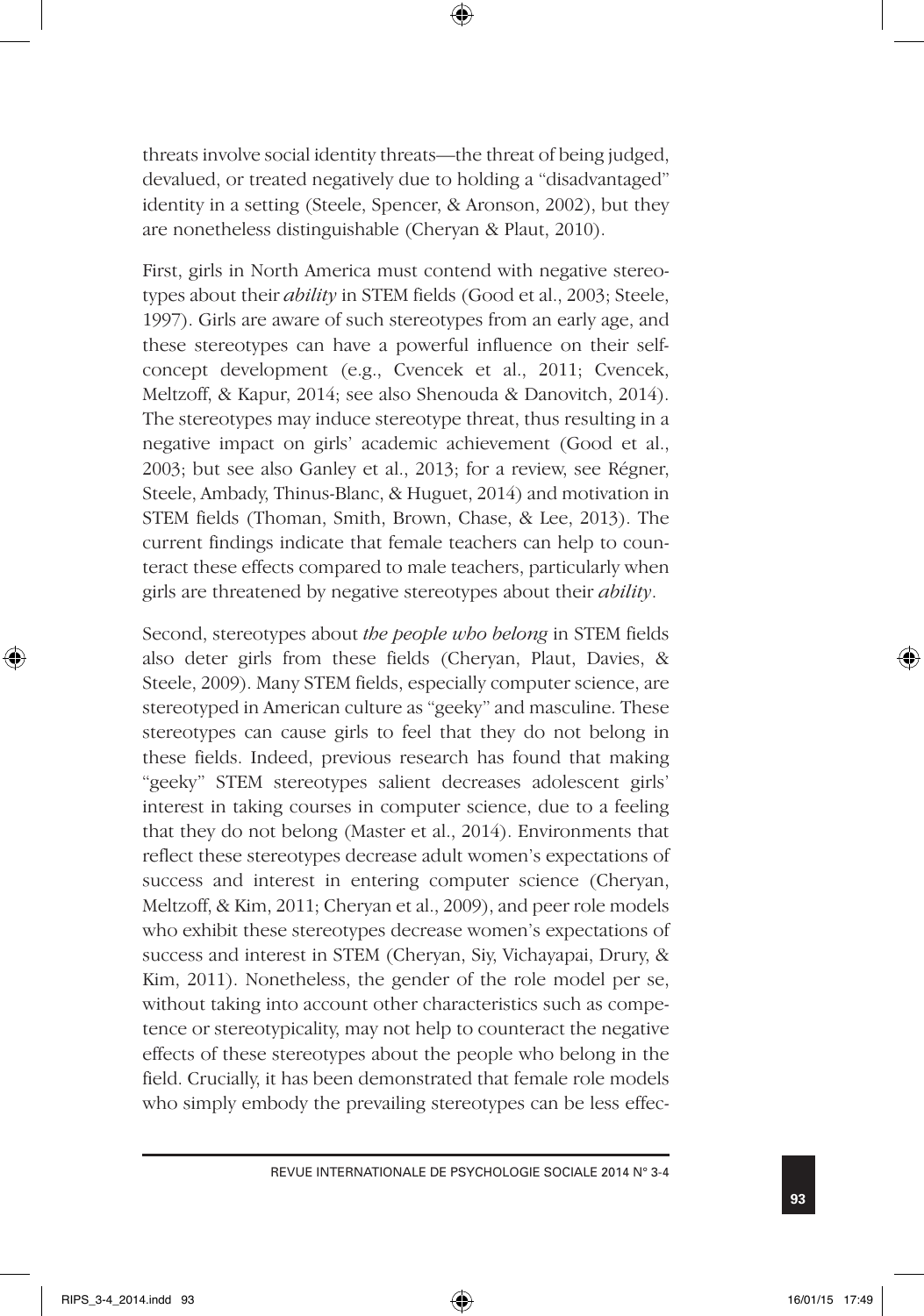tive than male role models who do not (Cheryan, Drury, & Vichayapai, 2013; Drury, Siy, & Cheryan, 2011). Working to present non-stereotypical depictions of STEM environments and non-stereotypical role models may increase girls' sense of belonging and motivation to enter these fields.

At a broader theoretical level, we suggest that girls considering STEM fields face two distinct types of stereotype-related social identity threats. Stereotypes about girls' *ability* in STEM may lead girls to worry about confirming these negative stereotypes. Stereotypes about the *people* in STEM may lead them to worry that they do not *belong*. Both of these stereotypes have the potential to harm their performance and reduce their motivation in these fields.

We have focused here on how these types of threats affect females, but the ideas can usefully be generalized to other social identities. Perceived threats can apply to any group for which there are: (a) negative stereotypes about that group's ability in a particular domain, and (b) stereotypes about the people who belong in the domain that exclude members of that group. For example, these factors apply to Black and Latino students with respect to STEM. There are negative stereotypes about the academic abilities of Black and Latino students (Aronson, Fried, & Good, 2002), which may lead to stereotype threat effects in math and science domains. The members of STEM fields such as computer science are stereotyped as Asian and White (Margolis, Estrella, Goode, Holme, & Nao, 2008; Cvencek, Nasir, O'Connor, Wischnia, & Meltzoff, 2014), so Black and Latino students may feel that they do not fit the stereotype of who belongs in STEM. Future research should examine how both types of stereotypes may affect these underrepresented groups.

Competent female teachers may benefit girls in multiple ways. In addition to serving as role models, their gender may also serve as a cue to "identity safety" (Murphy & Taylor, 2012; Steele et al., 2002), sending a signal to girls that they will not be stereotyped based on gender in that environment. In-group members are less likely to induce stereotype threat compared to out-group members (Wout et al., 2009). There is no reason why individual male teachers could not provide cues to identity safety (e.g., by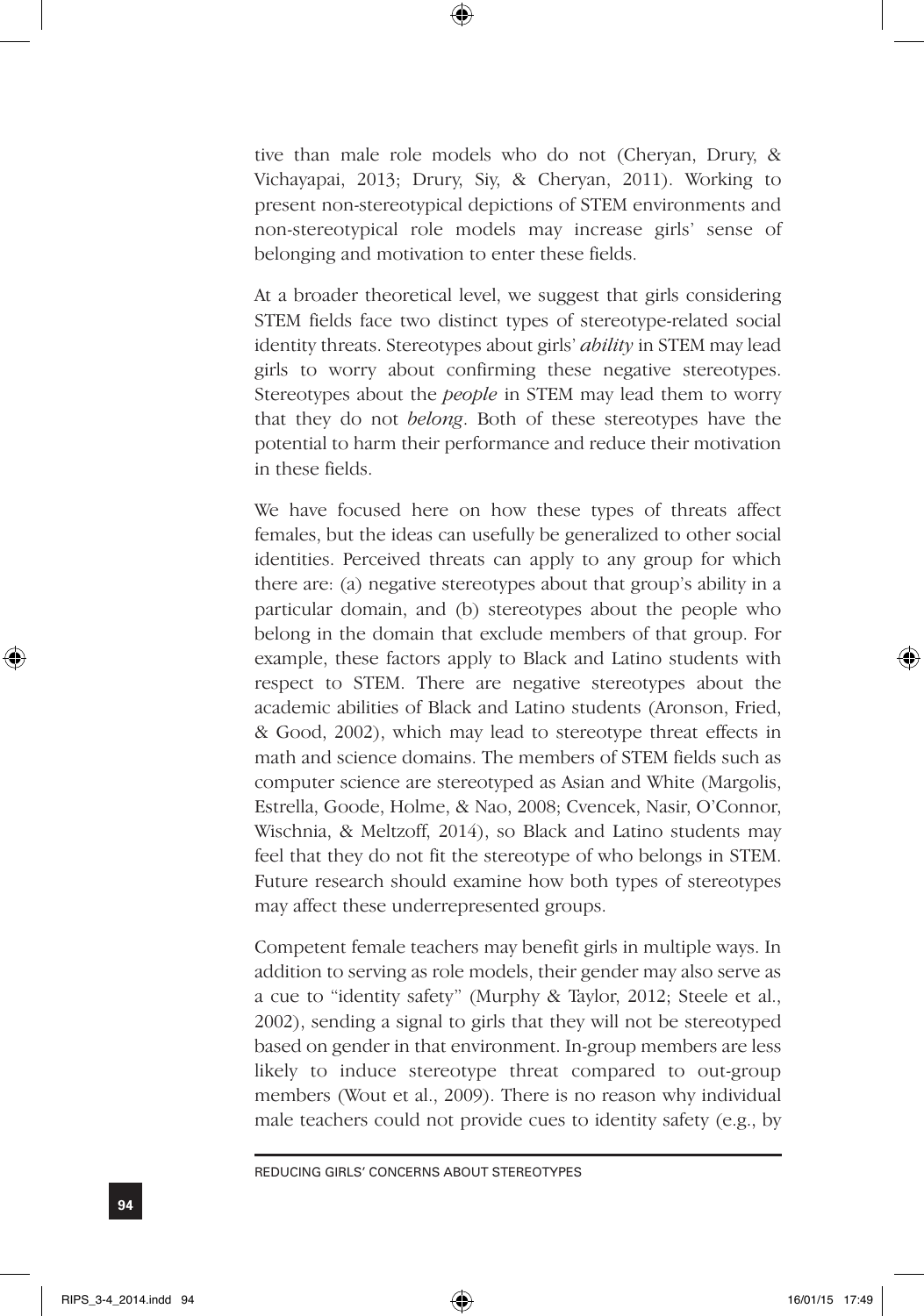explicitly refuting the stereotype) and therefore also buffer girls against threat. Future research should aim to distinguish specific mechanism(s) by which female teachers may protect girls' concerns in stereotype threat situations—(a) by serving as successful role models, (b) by creating identity-safe spaces, (c) or both. Future research should also examine how individual male teachers may be able to tap into those processes as well.

Future research should also examine these issues with younger age groups, prior to adolescence. Elementary and middle school may offer valuable opportunities to increase girls' motivation in math and science (Tai, Liu, Maltese, & Fan, 2006). Offering girls chances to participate in STEM-related activities (such as computer programming games) and meet competent female role models may help them be motivated to see themselves as scientists (Bryan, Master, & Walton, 2014), and pave the way for continued motivation in these fields. Future research should also examine the importance of female role models at different ages. Some research suggests that young girls are less susceptible to negative stereotypes about their ability than are adult women (e.g., Ganley et al., 2013). Thus, it may be useful for girls to have role models they see as "like me" (Meltzoff, 2013) in ways other than gender; for example, younger girls may be prompted to identify with STEM teachers based on characteristics that are not reducible to gender alone (e.g., shared interests), thereby fostering motivation in those courses.

Future research could also examine individual differences in how susceptible girls are to each type of stereotype (ability vs. social belonging), and create more targeted interventions (e.g., Shapiro, Williams, & Hambarchyan, 2013). There is reason to believe that some individuals may be more concerned about ability stereotypes, and some may be more concerned about stereotypes about the kind of people who belong in STEM fields. As a first step towards using these distinctions to design targeted interventions, we suggest that girls who are particularly concerned about ability stereotypes may benefit most from interventions involving role models or self-affirmations.

Despite pervasive negative stereotypes about the ability of girls in STEM, many girls and women are successful in, and enjoy, STEM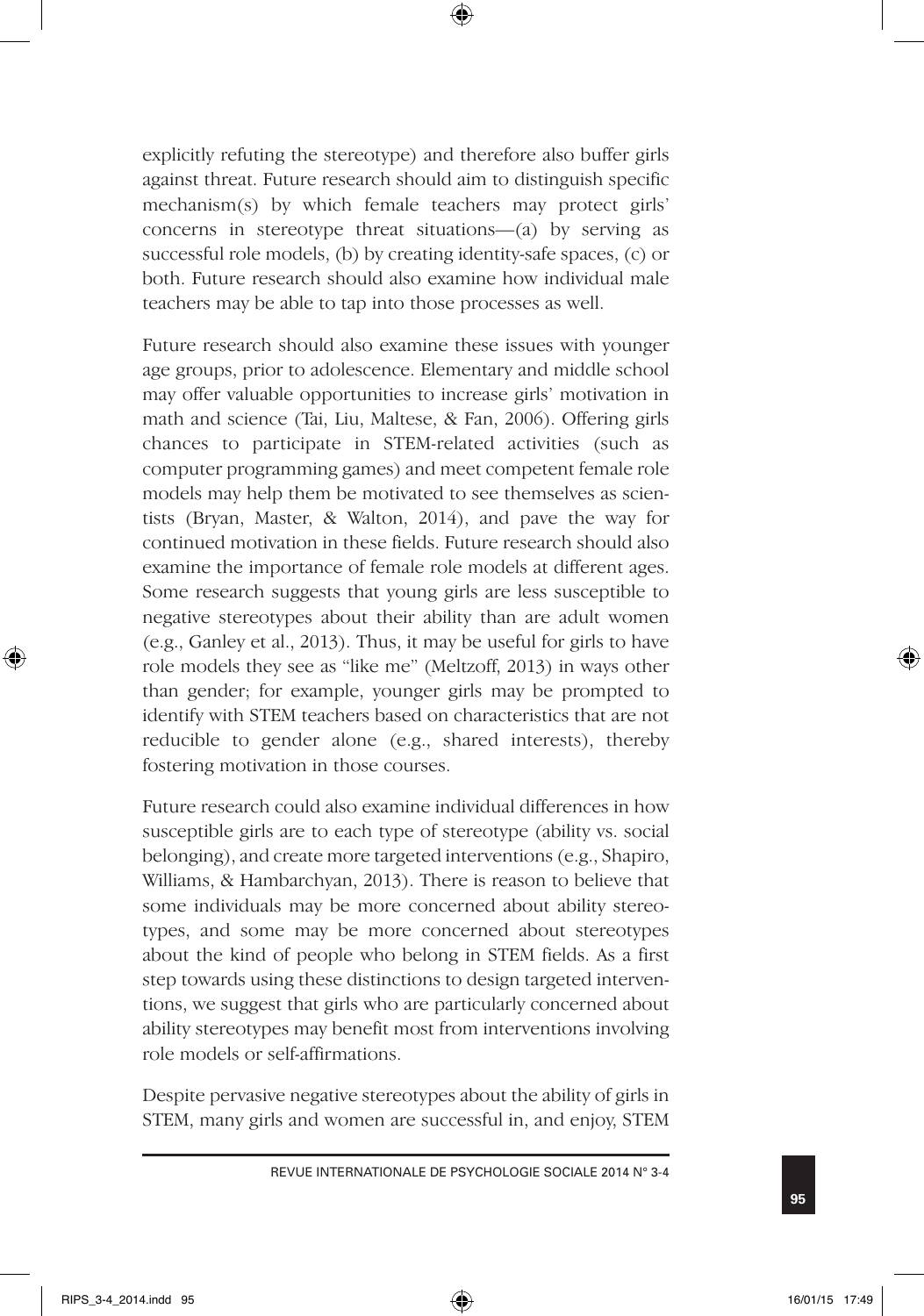activities, classes, and careers. However, negative gender stereotypes are among a host of psychological and institutional factors that deter others who would otherwise reap benefits from greater involvement in STEM. Counteracting stereotypes is important for encouraging girls' future participation in STEM, with measurable benefits for all of society.

## References

Aronson, J., Fried, C., & Good, C. (2002). Reducing the effects of stereotype threat on African American college students by shaping theories of intelligence. *Journal of Experimental Social Psychology, 38,* 113-125. doi:10.1006/jesp.2001.1491

Asgari, S., Dasgupta, N., & Gilbert Cote, N. (2010). When does contact with successful ingroup members change self-stereotypes? A longitudinal study comparing the effect of quantity vs. quality of contact with successful individuals. *Social Psychology, 41,* 203-211. doi:10.1027/1864-9335/a000028

Barker, L. J., Snow, E., Garvin-Doxas, K., & Weston, T. (2006). Recruiting middle school girls into IT: Data on girls' perceptions and experiences from a mixed-demographic group. In J. M. Cohoon & W. Aspray (Eds.), *Women and information technology: Research on underrepresentation* (pp. 115-136). Cambridge, MA: MIT Press.

Beilock, S. L., Gunderson, E. A., Ramirez, G., & Levine, S. C. (2010). Female teachers' math anxiety affects girls' math achievement. *Proceedings of the National Academy of Sciences, 107,* 1860-1863. doi:10.1073/pnas.0910967107

Bettinger, E. P., & Long, B. T. (2005). Do faculty serve as role models? The impact of instructor gender on female students. *The American Economic Review, 95,* 152-157. doi:10.1257/ 000282805774670149

Blackwell, L. S., Trzesniewski, K. H., & Dweck, C. S. (2007). Implicit theories of intelligence predict achievement across an adolescent transition: A longitudinal study and an intervention. *Child Development, 78,* 246-263. doi:10.1111/j.1467- 8624.2007.00995.x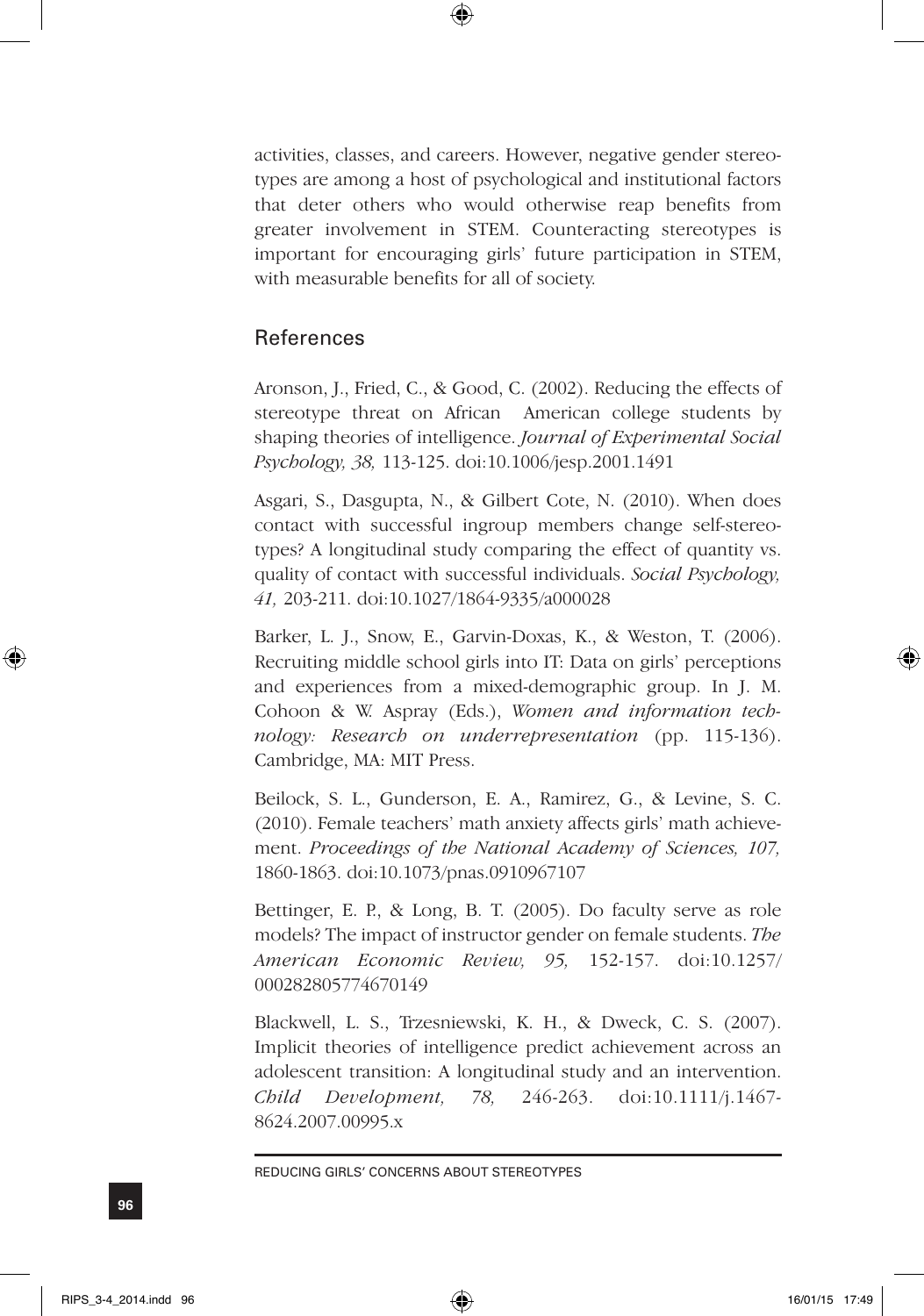Bryan, C. J., Master, A., & Walton, G. M. (2014). "Helping" versus "being a helper": Invoking the self to increase helping in young children. *Child Development, 85,* 1836-1842. doi:10.1111/ cdev.12244

Canes, B. J., & Rosen, H. S. (1995). Following in her footsteps? Faculty gender composition and women's choices of college majors. *Industrial and Labor Relations Review, 48,* 486-504. doi:10.2307/2524777

Cheryan, S., Drury, B. J., & Vichayapai, M. (2013). Enduring influence of stereotypical computer science role models on women's academic aspirations. *Psychology of Women Quarterly, 37,* 72-79. doi:10.1177/0361684312459328

Cheryan, S., Meltzoff, A. N., & Kim, S. (2011). Classrooms matter: The design of virtual classrooms influences gender disparities in computer science classes. *Computers & Education, 57,* 1825- 1835. doi:10.1016/j.compedu.2011.02.004

Cheryan, S., & Plaut, V. C. (2010). Explaining underrepresentation: A theory of precluded interest. *Sex Roles, 63,* 475-488. doi:10.1007/s11199-010-9835-x

Cheryan, S., Plaut, V. C., Davies, P. G., & Steele, C. M. (2009). Ambient belonging: How stereotypical cues impact gender participation in computer science. *Journal of Personality and Social Psychology, 97,* 1045-1060. doi:10.1037/a0016239

Cheryan, S., Plaut, V. C., Handron, C., & Hudson L. (2013). The stereotypical computer scientist: Gendered media representations as a barrier to inclusion for women. *Sex Roles, 69,* 58-71. doi:10.1007/s11199-013-0296-x

Cheryan, S., Siy, J. O., Vichayapai, M., Drury, B., & Kim, S. (2011). Do female and male role models who embody STEM stereotypes hinder women's anticipated success in STEM? *Social Psychological and Personality Science, 2,* 656-664. doi:10.1177/ 1948550611405218

Clark, L. A., & Watson, D. (1995). Constructing validity: Basic issues in objective scale development. *Psychological Assessment, 7,* 309-319. doi:10.1037/1040-3590.7.3.309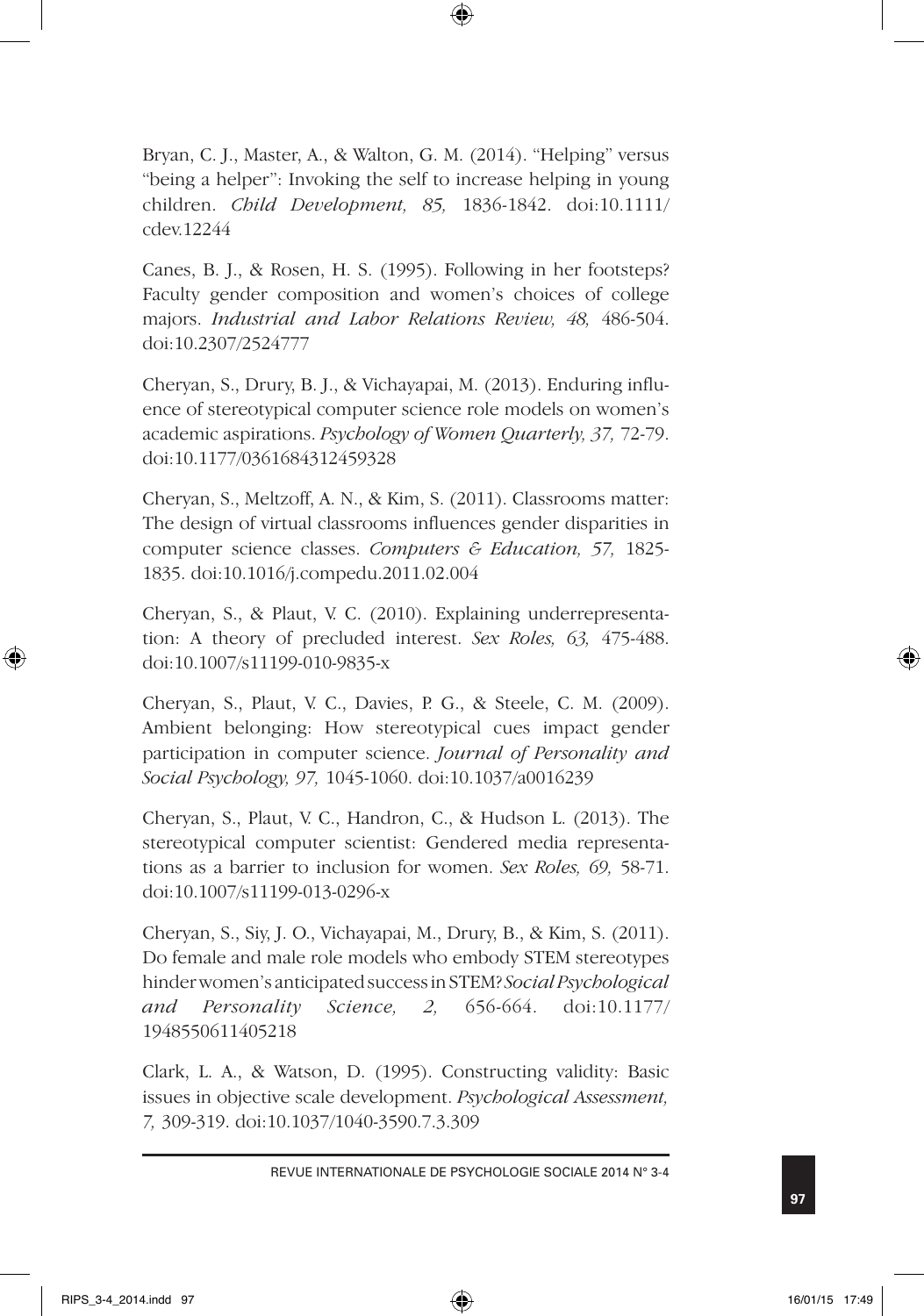Cohen, G. L., & Garcia, J. (2005). "I am us": Negative stereotypes as collective threats. *Journal of Personality and Social Psychology, 89,* 566-582. doi:10.1037/0022-3514.89.4.566

Cvencek, D., Meltzoff, A. N., & Greenwald, A. G. (2011). Mathgender stereotypes in elementary school children. *Child Development, 82,* 766-779. doi:10.1111/j.1467-8624.2010.01529.x

Cvencek, D., Meltzoff, A. N., & Kapur, M. (2014). Cognitive consistency and math-gender stereotypes in Singaporean children. *Journal of Experimental Child Psychology, 117,* 73-91. doi:10.1016/j.jecp.2013.07.018

Cvencek, D., Nasir, N. S., O'Connor, K., Wischnia, S., & Meltzoff, A. N. (2014). The development of math-race stereotypes: "They say Chinese people are the best at math." *Journal of Research on Adolescence Online.* Retrieved June 13, 2014, from http:// onlinelibrary.wiley.com/enhanced/doi/10.1111/jora.12151/. doi: 10.1111/jora.12151

Dar-Nimrod, I., & Heine, S. J. (2006). Exposure to scientific theories affects women's math performance. *Science, 314,* 435. doi:10.1126/science.1131100

Dasgupta, N. (2011). Ingroup experts and peers as social vaccines who inoculate the self-concept: The stereotype inoculation model. *Psychological Inquiry, 22,* 231-246. doi:10.1080/1047 840X.2011.607313

Downing, R. A., Crosby, F. J., & Blake-Beard, S. (2005). The perceived importance of developmental relationships on women undergraduates' pursuit of science. *Psychology of Women Quarterly, 29,* 419-426. doi:10.1111/j.1471-6402.2005.00242.x

Drury, B. J., Siy, J. O., & Cheryan, S. (2011). When do female role models benefit women? The importance of differentiating recruitment from retention in STEM. *Psychological Inquiry, 22,* 265-269. doi:10.1080/1047840X.2011.620935

Dynan, K. E., & Rouse, C. E. (1997). The underrepresentation of women in economics: A study of undergraduate economics students. *The Journal of Economic Education, 28,* 350-368. doi:10.2307/1183419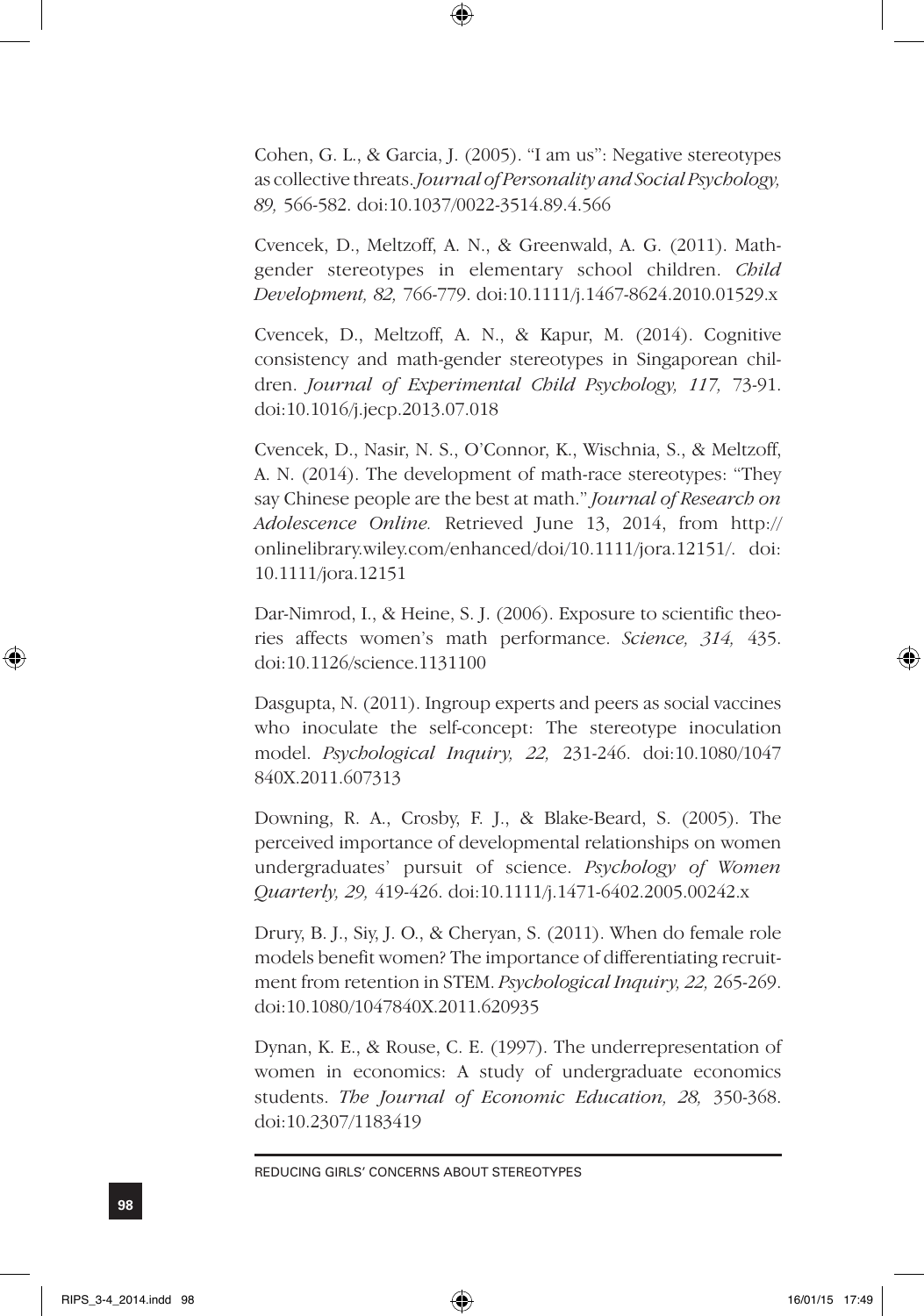Ehrenberg, R. G., Goldhaber, D. D., & Brewer, D. J. (1995). Do teachers' race, gender, and ethnicity matter? Evidence from the National Educational Longitudinal study of 1988. *Industrial and Labor Relations Review, 48,* 547-561. doi:10.2307/2524781

Ganley, C. M., Mingle, L. A., Ryan, A. M., Ryan, K., Vasilyeva, M., & Perry, M. (2013). An examination of stereotype threat effects on girls' mathematics performance. *Developmental Psychology, 49,*  1886-1897. doi:10.1037/a0031412

Gilmartin, S., Denson, N., Li, E., Bryant, A., & Aschbacher, P. (2007). Gender ratios in high school science departments: The effect of percent female faculty on multiple dimensions of students' science identities. *Journal of Research in Science Teaching, 44,* 980-1009. doi:10.1002/tea.20179

Good, C., Aronson, J., & Inzlicht, M. (2003). Improving adolescents' standardized test performance: An intervention to reduce the effects of stereotype threat. *Applied Developmental Psychology, 24,* 645-662. doi:10.1016/j.appdev.2003.09.002

Lockwood, P. (2006). "Someone like me can be successful": Do college students need same-gender role models? *Psychology of Women Quarterly, 30,* 36-46. doi:10.1111/j.1471-6402.2006.00260.x

Lupart, J., & Cannon, E. (2002). Computers and career choices: Gender differences in grades 7 and 10 students. *Gender, Technology, and Development, 6,* 233-248. doi: 10.1177/097185240200600204

Margolis, J., Estrella, R., Goode, J., Holme, J. J., & Nao, K. (2008). *Stuck in the shallow end: Education, race, and computing.*  Cambridge, MA: MIT Press.

Martin, A., & Marsh, H. (2005). Motivating boys and motivating girls: Does teacher gender really make a difference? *Australian Journal of Education, 49,* 320-334. doi: 10.1177/000494410504900308

Marx, D. M., & Roman, J. S. (2002). Female role models: Protecting women's math test performance. *Personality and Social Psychology Bulletin, 28,* 1183-1193. doi:10.1177/01461672022812004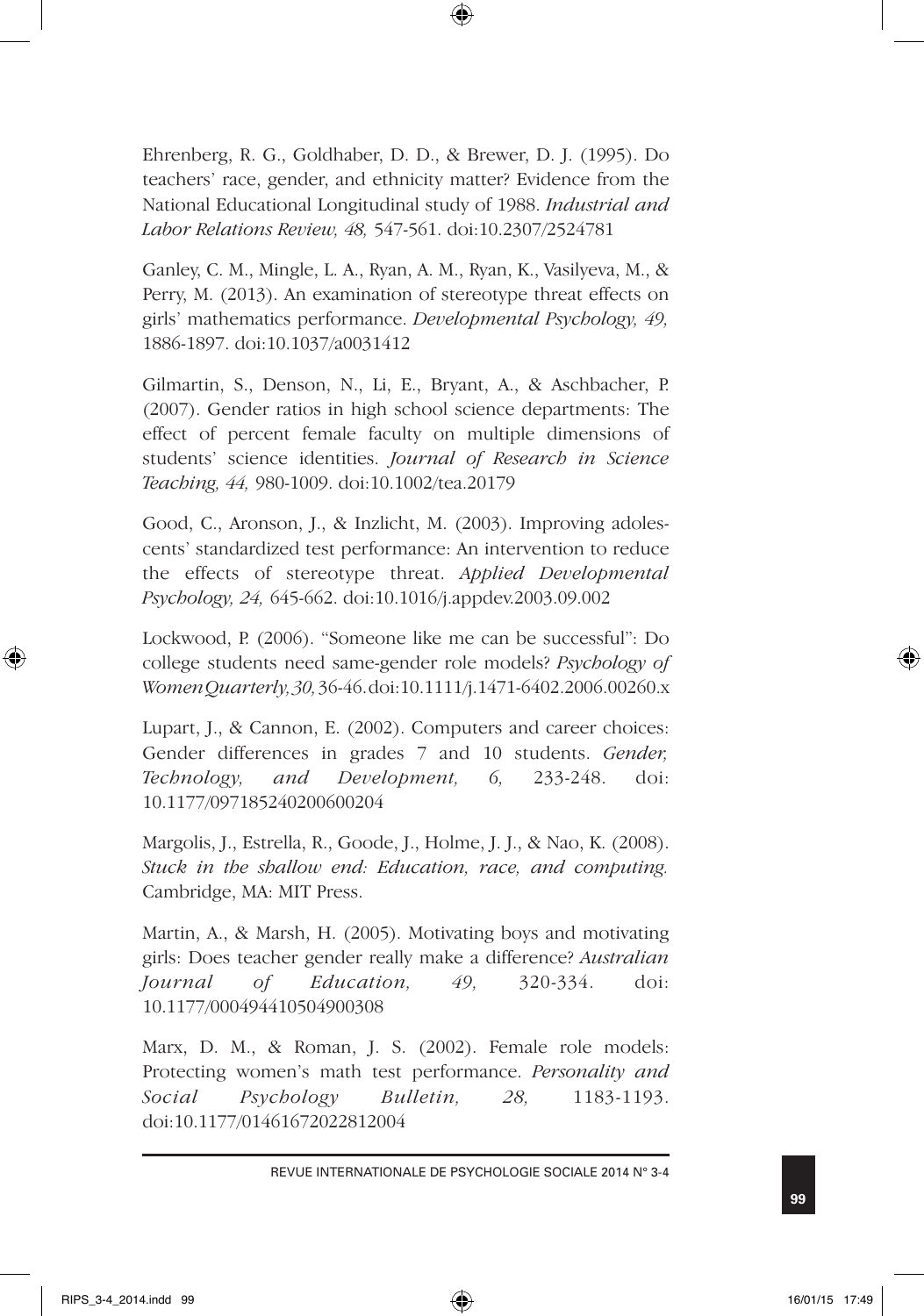Marx, D. M., Stapel, D. A., & Muller, D. (2005). We can do it: The interplay of construal orientation and social comparisons under threat. *Journal of Personality and Social Psychology, 88,* 432-446. doi:10.1037/0022-3514.88.3.432

Master, A., Cheryan, S., & Meltzoff, A. N. (2014). *Computing whether she belongs: Stereotypes undermine girls' interest and belonging in computer science*. Manuscript submitted for publication.

McIntyre, R. B., Paulson, R. M., & Lord, C. G. (2003). Alleviating women's mathematics stereotype threat through salience of group achievements. *Journal of Experimental Social Psychology, 39,* 83-90. doi:10.1016/S0022-1031(02)00513-9

Meltzoff, A. N. (2013). Origins of social cognition: Bidirectional self-other mapping and the "Like-Me" hypothesis. In M. Banaji & S. Gelman (Eds.), *Navigating the social world: What infants, children, and other species can teach us* (pp. 139-144). New York: Oxford University Press.

Miyake, A., Kost-Smith, L. E., Finkelstein, N. D., Pollock, S. J., Cohen, G. L., & Ito, T. A. (2010). Reducing the gender achievement gap in college science: A classroom study of values affirmation. *Science, 330,* 1234-1237. doi:10.1126/science.1195996

Murphy, M. C., & Taylor, V. J. (2012). The role of situational cues in signaling and maintaining stereotype threat. In M. Inzlicht & T. Schmader (Eds.), *Stereotype threat: Theory, process, and application* (pp. 17-33). New York: Oxford University Press.

National Science Foundation. (2013). TABLE 5-1. Bachelor's degrees awarded, by sex and field: 2001–2010. *Women, Minorities, and Persons with Disabilities in Science and Engineering: 2013*.. Retrieved from http://www.nsf.gov/statistics/wmpd/2013/sex.cfm.

Régner, I., Steele, J. R., Ambady, N., Thinus-Blanc, C., & Huguet, P. (2014). Our future scientists: A review of stereotype threat in girls from early elementary school to middle school. *International Review of Social Psychology / Revue Internationale de Psychologie Sociale, 27,* 13-51*.*

Rydell, R. J., McConnell, A. R., & Beilock, S. L. (2009). Multiple social identities and stereotype threat: Imbalance, accessibility,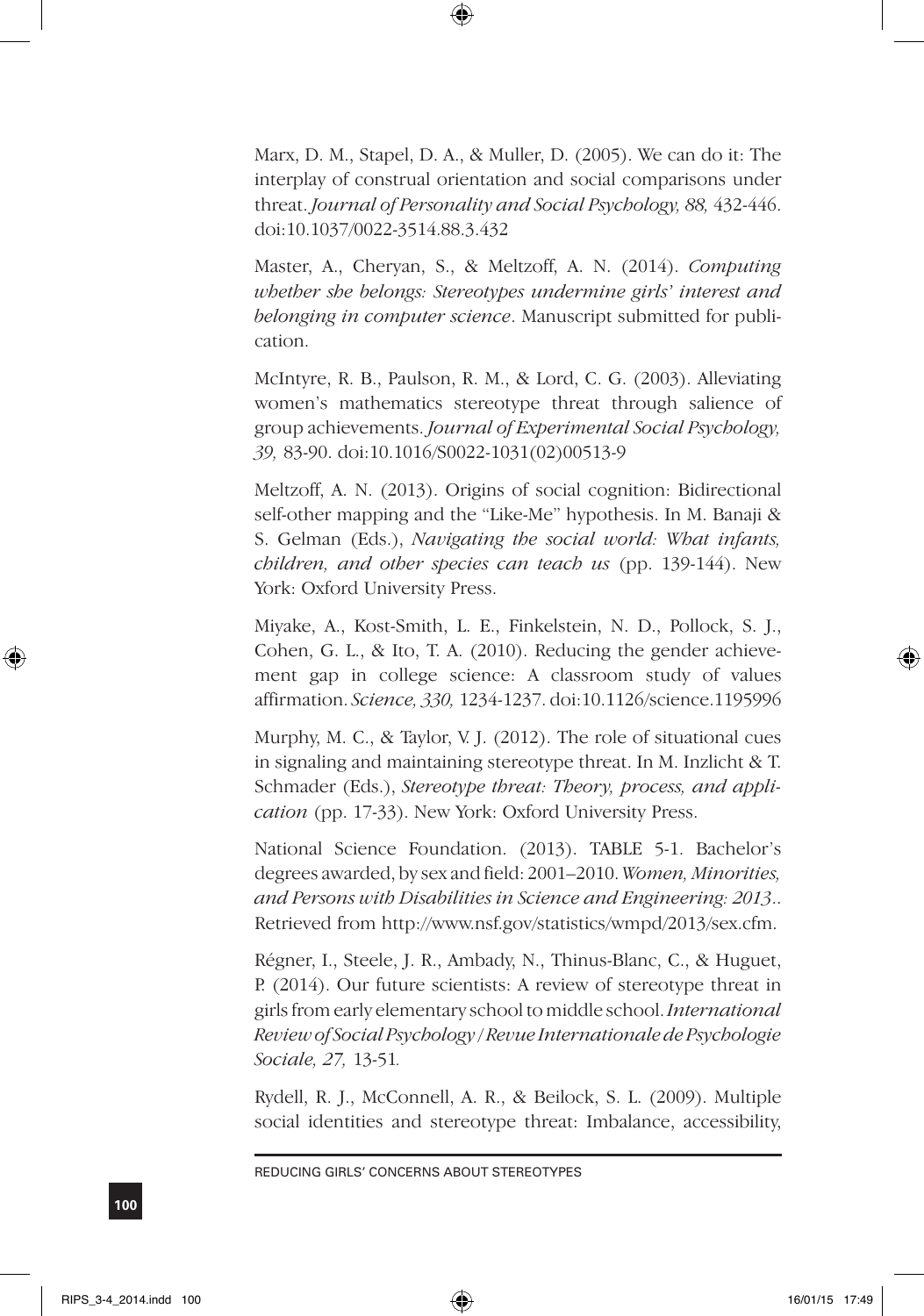and working memory. *Journal of Personality and Social Psychology, 96,* 949-966. doi:10.1037/a0014846

Schulenberg, J. E., Goldstein, A. E., & Vondracek, F. W. (1991). Gender differences in adolescents' career interests: Beyond main effects. *Journal of Research on Adolescence, 1,* 37-61.

Shapiro, J. R., Williams, A. M., & Hambarchyan, M. (2013). Are all interventions created equal? A multi-threat approach to tailoring stereotype threat interventions. *Journal of Personality and Social Psychology, 104,* 277-288. doi:10.1037/a0030461

Shenouda, C. K., & Danovitch, J. H. (2014). Effects of gender stereotypes and stereotype threat on children's performance on a spatial task. *International Review of Social Psychology / Revue Internationale de Psychologie Sociale, 27,* 53-77*.*

Spencer, S. J., Steele, C. M., & Quinn, D. M. (1999). Stereotype threat and women's math performance. *Journal of Experimental Social Psychology, 35,* 4-28. doi:10.1006/jesp.1998.1373

Steele, C. M. (1997). A threat in the air: How stereotypes shape intellectual identity and performance. *American Psychologist, 52,* 613-629. doi:10.1037/0003-066X.52.6.613

Steele, C. M., Spencer, S. J., & Aronson, J. (2002). Contending with group image: The psychology of stereotype and social identity threat. In M. P. Zanna (Ed.), *Advances in Experimental Social Psychology* (Vol. 34, pp. 379-440). San Diego, CA: Academic Press.

Stout, J. G., Dasgupta, N., Hunsinger, M., & McManus, M. (2011). STEMing the tide: Using ingroup experts to inoculate women's self-concept in science, technology, engineering, and mathematics (STEM). *Journal of Personality and Social Psychology, 100,* 255-270. doi:10.1037/a0021385

Tai, R. H., Liu, C. Q., Maltese, A. V., & Fan, X. (2006). Planning early for careers in science. *Science, 312,* 1143-1144. doi:10.1126/ science.1128690

Thoman, D. B., Smith, J. L., Brown, E. R., Chase, J., & Lee, J. Y. K. (2013). Beyond performance: A motivational experiences model of stereotype threat. *Educational Psychology Review, 25,* 211-243. doi:10.1007/s10648-013-9219-1